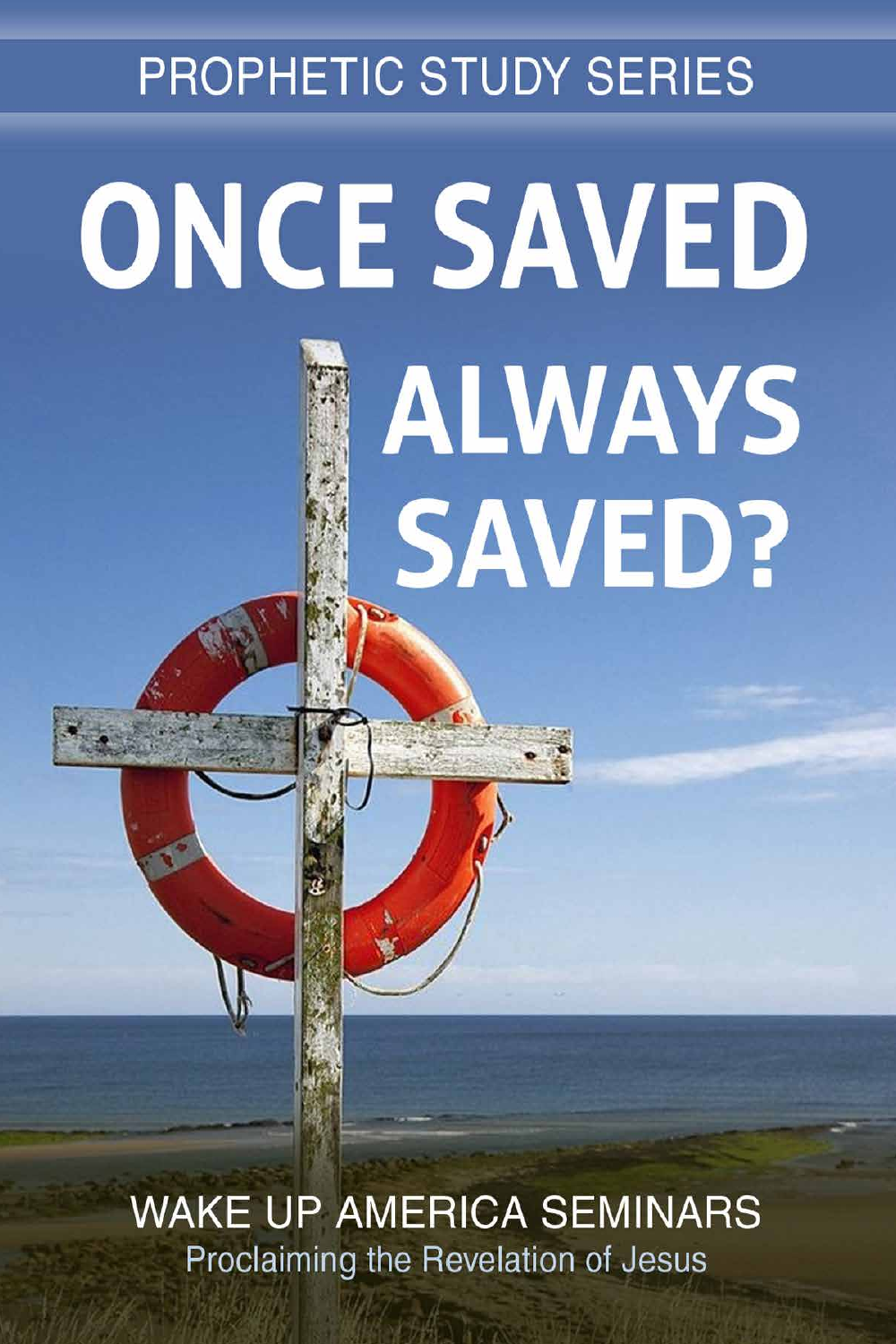To The Reader:

This booklet is based on material published on our website. To study further, visit our website at *wake-up.org/ studies* to read other booklets and browse through the many topics available. If you read something in this booklet which is new to you, support material which may answer your questions is also available at the link.

If this booklet is helpful and you would like to share it, we will be pleased to send free copies of this booklet while supplies last provided you pay shipping and handling (limits and intervals also apply).

On occasion, I have inserted italics and brackets in Scripture quotations to enhance understanding, not to change the meaning.

May God bless you as you study this fascinating topic!

Larry Wilson

Copyright © 2021 Wake Up America Seminars, Inc. P.O. Box 273 Bellbrook, OH 45305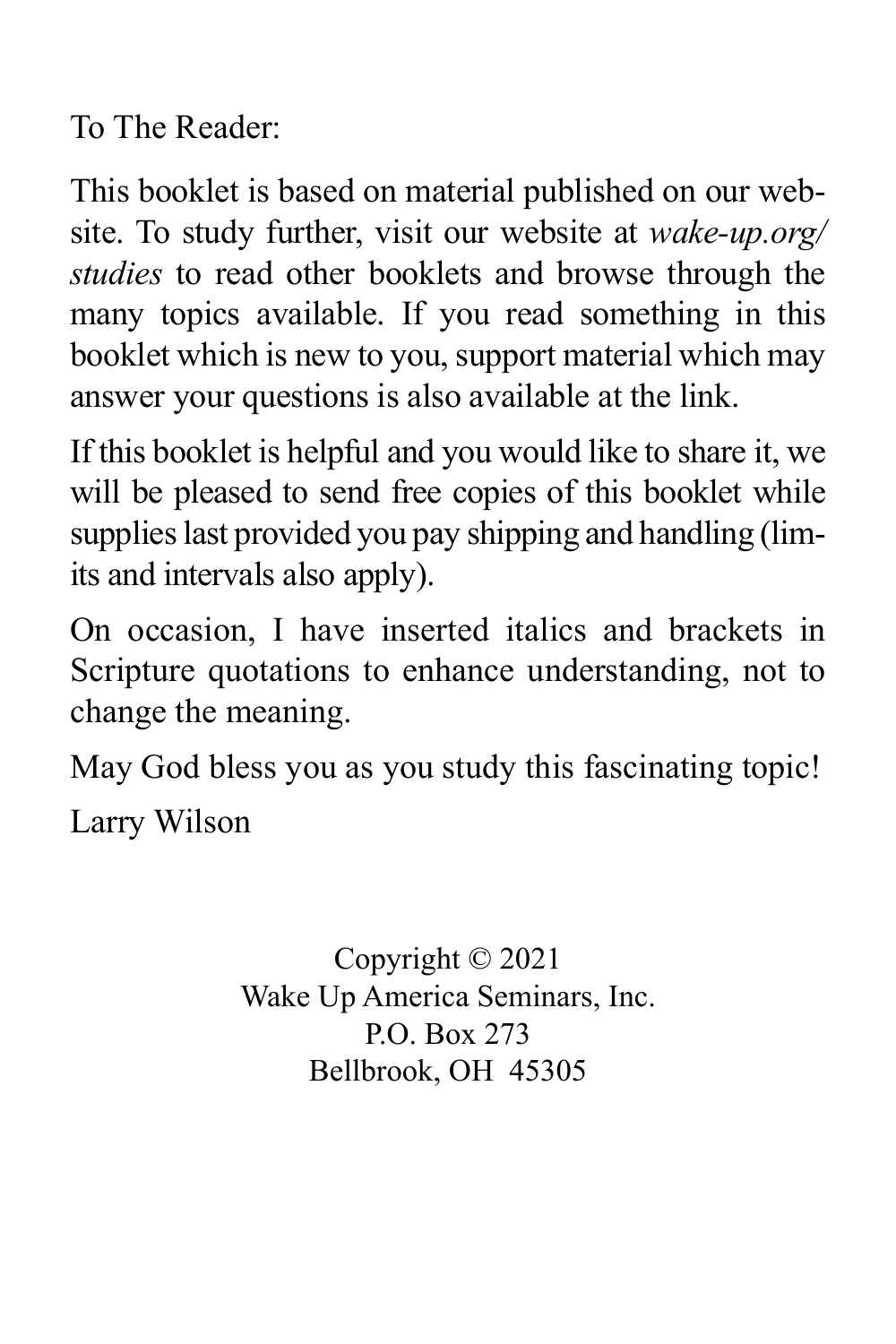## **Once Saved – Always Saved?**

### **Eternal Security**

Some Christians believe that once a person is saved, he cannot be lost. How do people get the idea of eternal security? Does the Bible teach that once you have given your life to Christ and professed that Jesus is Lord, you are saved and can never backslide?

The rationale underlying "once saved – always saved" involves two steps.

First, this rationale maintains being born again is a punctiliar event, like the birth of a baby. In other words, salvation comes to a person the moment he is born again, not at the end of a lengthy qualifying process called sanctification.

Second, the rationale also maintains that once a person is saved, he becomes a child of God forever. The parallel offered is simple enough: Nothing can change the identity of our biological parents; therefore, nothing can change the identity of our spiritual Father. The conclusion is that once we become a child of God, we are saved, no matter what!

Advocates of eternal security use three Bible texts to support their position. First, Jesus said, **"My sheep**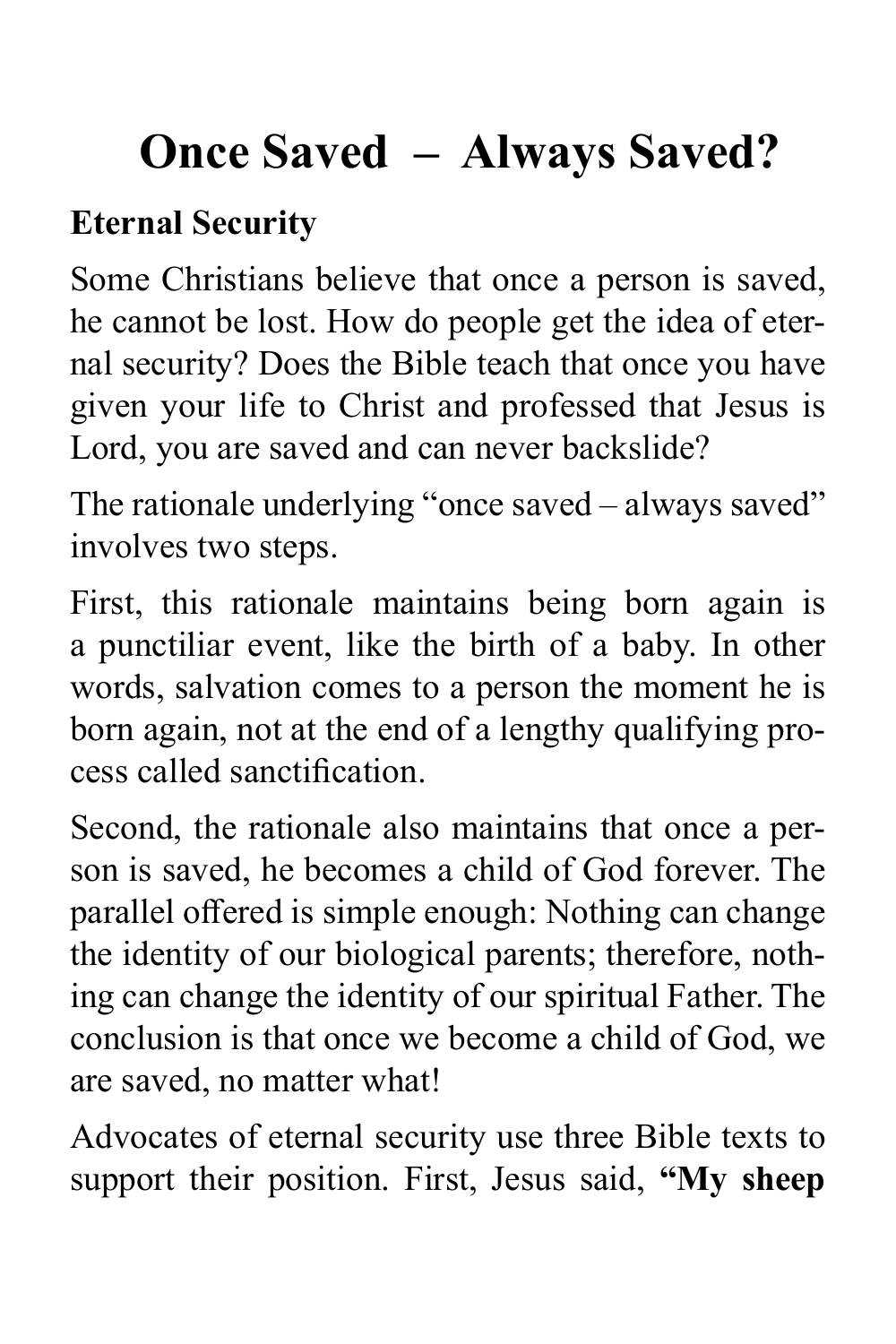**listen to my voice; I know them, and they follow me. I give them eternal life, and they shall never perish; no one will snatch them out of my hand. My Father, who has given them to me, is greater than all;** *no one can snatch them out of my Father's hand.***"**<sup>1</sup>

Second, Paul wrote, **"For I am convinced that neither death nor life, neither angels nor demons, neither the present nor the future, nor any powers, neither height nor depth, nor anything else in all creation,** *will be able to separate us from the love of God that is in Christ Jesus our Lord.***"**<sup>2</sup>

Third, Paul penned, **"That is why I am suffering as I am. Yet this is no cause for shame, because I know whom I have believed, and am convinced that** *he is able to guard what I have entrusted to him until that day.* **What you heard from me, keep as the pattern of sound teaching, with faith and love in Christ Jesus.** *Guard the good deposit that was entrusted to you***—guard it with the help of the Holy Spirit who lives in us."**<sup>3</sup>

If these three passages were the only verses in the Bible written about salvation, there might be some legitimacy to the doctrine of eternal security. However,

<sup>1</sup> John  $10:27-29$  italics mine

<sup>2</sup> Romans 8:38-39, italics mine

<sup>3</sup> 2 Timothy 1:12-14, italics mine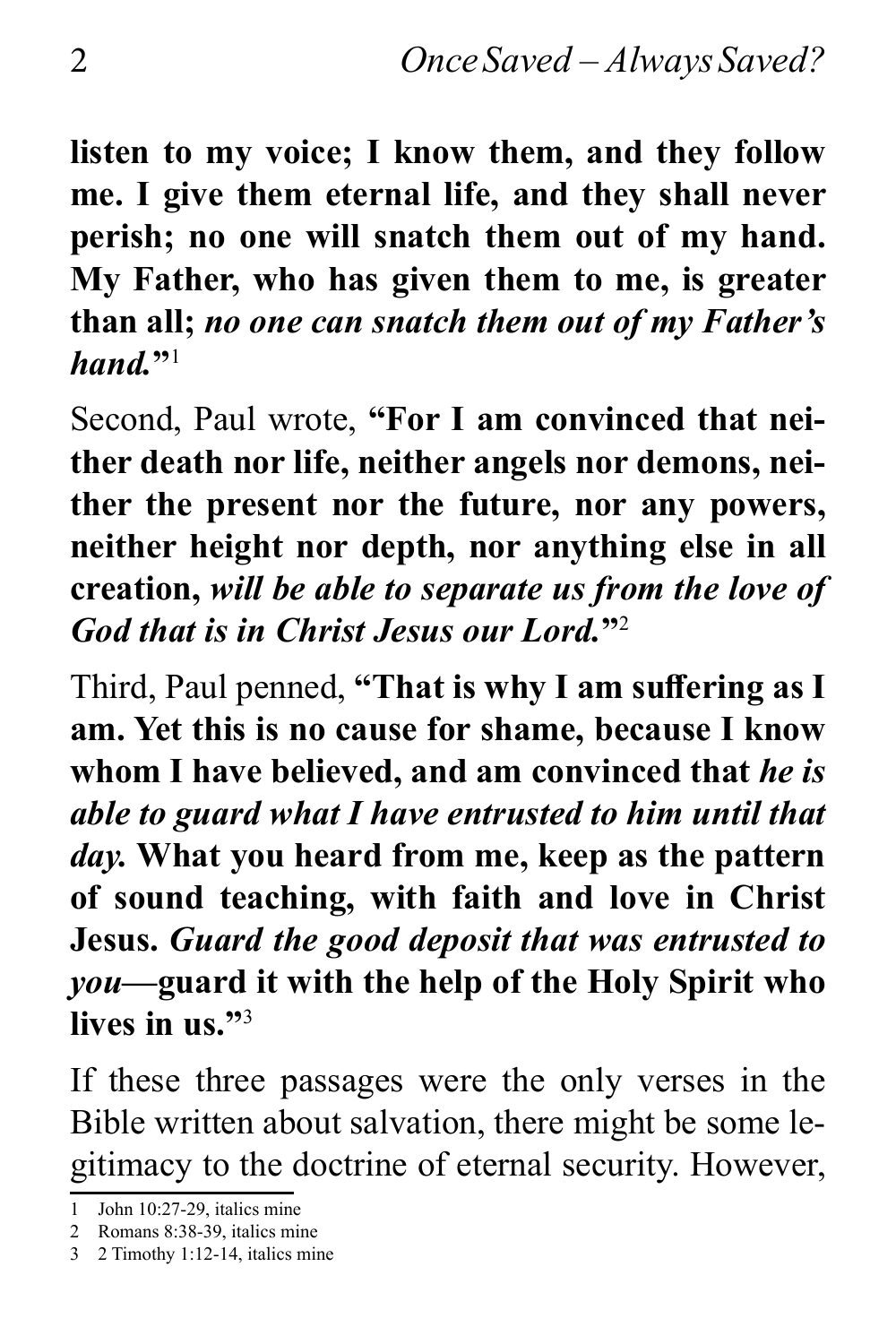the Bible reveals much more about salvation; aligning all the Bible documents into one harmonious truth is a challenge.

The Bible teaches that long ago, Lucifer (the devil) lived in heaven. Lucifer lived in a perfect place with perfect beings. He served a perfect God – a God of love. Lucifer was blameless, the model of perfection and perfect in beauty. He had everything that a created being could be given – his beauty was exceptional, he had a sinless nature, and the highest position a created being could have!<sup>1</sup> He was a guardian cherub who stood beside God's throne. Unfortunately, Lucifer had a change of heart. He had it all and still, he fell into sin. Even worse, prior to being thrown out of heaven, Lucifer led one-third of God's angels to unite with him in rebellion against God!

Adam and Eve were also created as perfect beings. They were sinless and served a perfect God of love. They had everything that created beings could desire. They had happiness, holiness, and the Garden of Eden and yet, they fell. Lucifer deceived Eve; when Adam realized her fate, his love for Eve caused him to deliberately eat the forbidden fruit.

I have briefly reviewed these two failures to make a profound point. God's children have the power of

<sup>1</sup> Ezekiel 28:12-18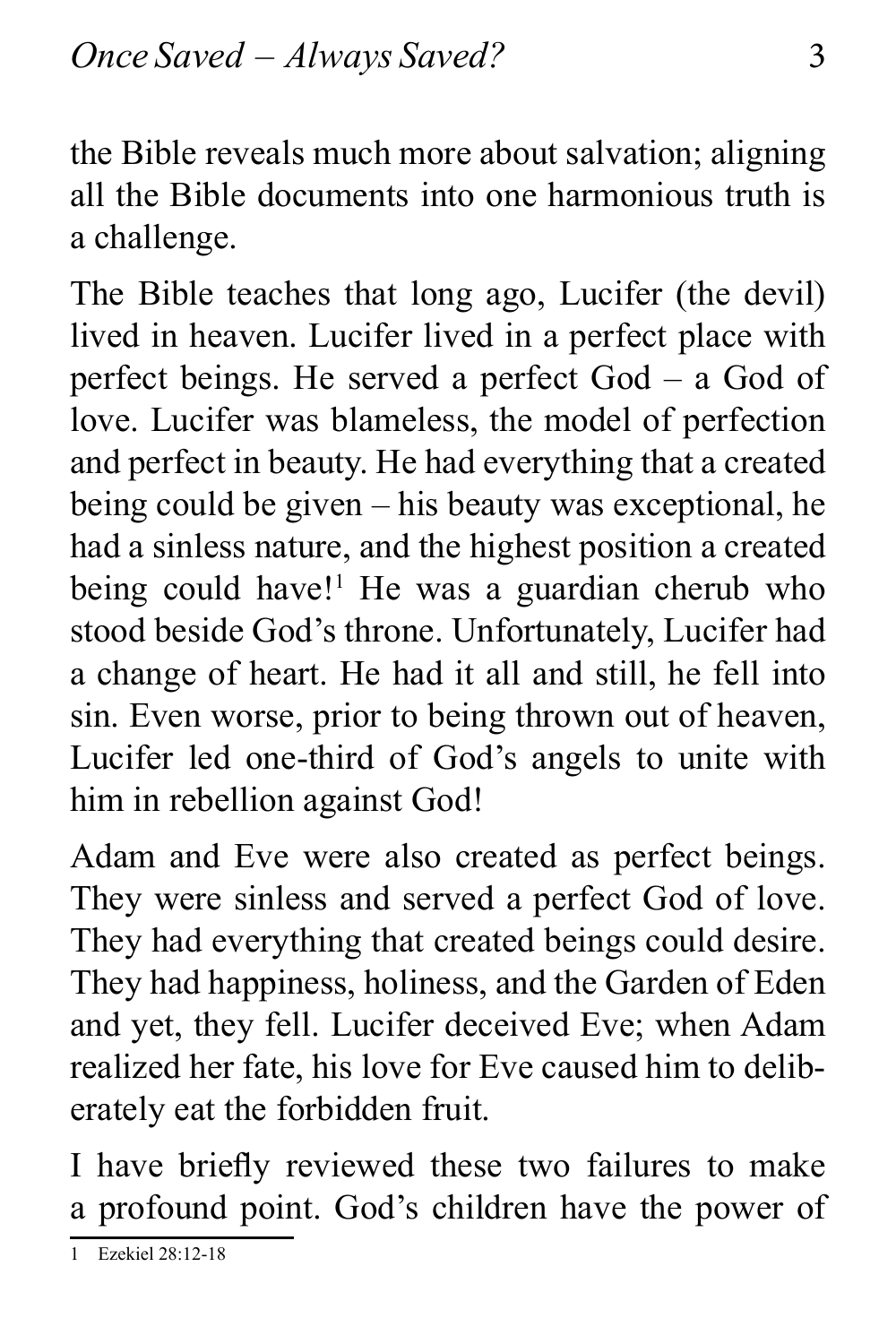choice – they always have; they always will. This means that God's children, with the power of choice throughout eternity, can choose to rebel against the laws of God.

The fall of Lucifer and one-third of the angels proves that sinless beings can choose, and did choose, to sin. The fall of Adam and Eve proves that sinless humans can choose, and did choose, to sin. Because God's children can choose to sin, what will prevent angels and humans from sinning at some point in the future? The answer to this question is amazing!

God has permitted sin to exist for thousands of years so the nature of sin can be fully understood. God has carefully documented the course of sin so that throughout eternity, endless generations can study the drama caused by sin. Earth has served as a theater for the universe.

This is the only place in all the universe where death, sorrow, suffering, disease, broken relationships, and hatred exist. This drama has been recorded in real time with technology that exceeds any technology man has produced. At any time in eternity's future, if any hint of rebellion should arise, God can put out the fire by calling upon the redeemed from Earth, a host of exsinners who know all about the wages of sin and the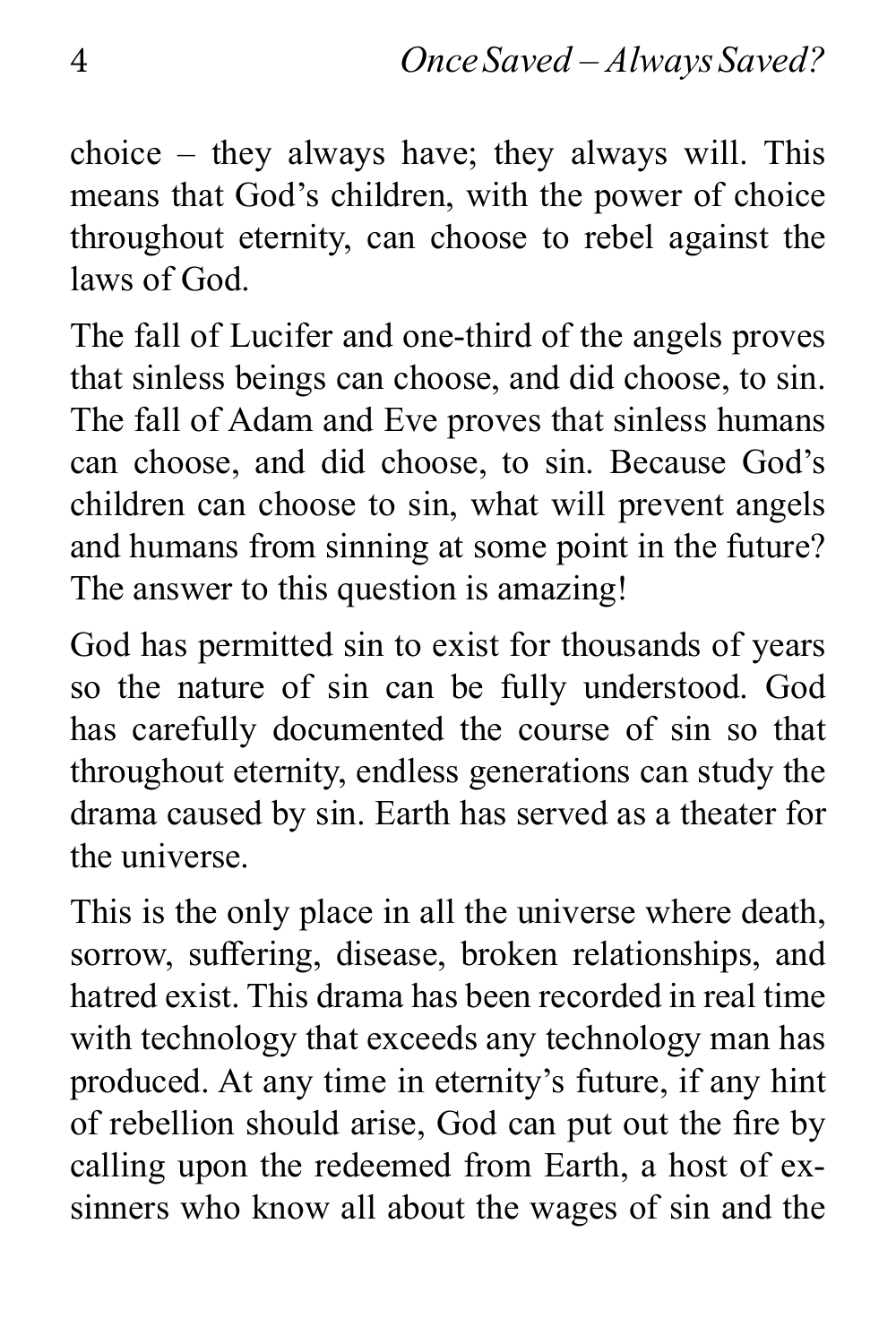heartache it brings. The saints will meet with any person who is about to sin and there will be a show and tell presentation.

The redeemed will also remind the person who is contemplating sin that if he insists on sinning, there will be no rescue because God will not provide redemption for defiant sin. This is why God did not offer salvation to Lucifer and his angels.<sup>1</sup> The bottom line will be made clear: Sin has been proven to be an awful cancer that eventually turns sinners into predators. Therefore, the day you choose to sin, you will die.<sup>2</sup>

The drama of sin has important elements connected with eternal security.

First, we have a few million examples of holy angels who were eternally secure, but are now lost. They will be consumed by fire at the end of the 1,000 years.<sup>3</sup>

Second, Adam and Eve are two examples of holy people who were eternally secure, but fell.

Both instances, one in heaven and one on Earth, prove that eternal security is based on eternal submission to God's will. Consider these two texts: **"***If we deliberately keep on sinning* **after we have received the knowledge of the truth, no sacrifice for sins is left,** 

<sup>1</sup> Matthew 12:31-32; Hebrews 10:26

<sup>2</sup> Genesis 2:17

<sup>3</sup> Revelation 20:10, 15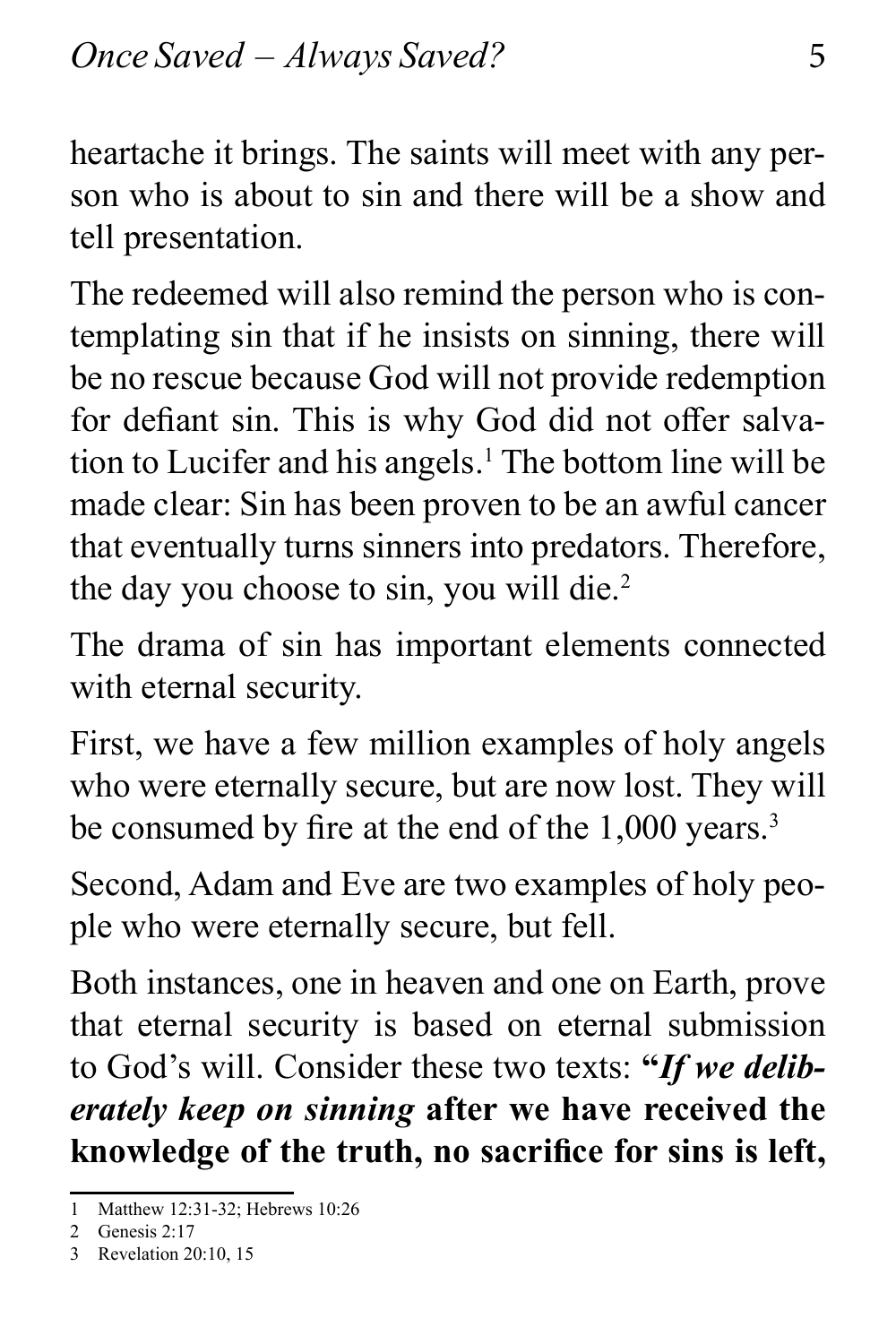#### **but only a fearful expectation of judgment and of raging fire that will consume the enemies of God."**<sup>1</sup>

The Bible also reveals that it is possible to fall away! **"It is impossible for those who have once been enlightened, who have tasted the heavenly gift,** *who have shared in the Holy Spirit***, who have tasted the goodness of the word of God and the powers of the coming age and** *who have fallen away***, to be brought back to repentance. To their loss they are crucifying the Son of God all over again and subjecting him to public disgrace."**<sup>2</sup>

So, there is eternal security but it is conditional. **"If a righteous person turns from their righteousness and commits sin, they will die for it; because of the sin they have committed they will die. But if a wicked person turns away from the wickedness they have committed and does what is just and right, they will save their life. Because they consider all the offenses they have committed and turn away from them, that person will surely live; they will not die."**<sup>3</sup>

Being born again is not a one-time event. There is a beginning moment to a spiritual life, but the way to success is to be spiritually renewed each day or our

<sup>1</sup> Hebrews 10:26-27, italics mine

<sup>2</sup> Hebrews 6:4-6, italics mine

<sup>3</sup> Ezekiel 18:26-28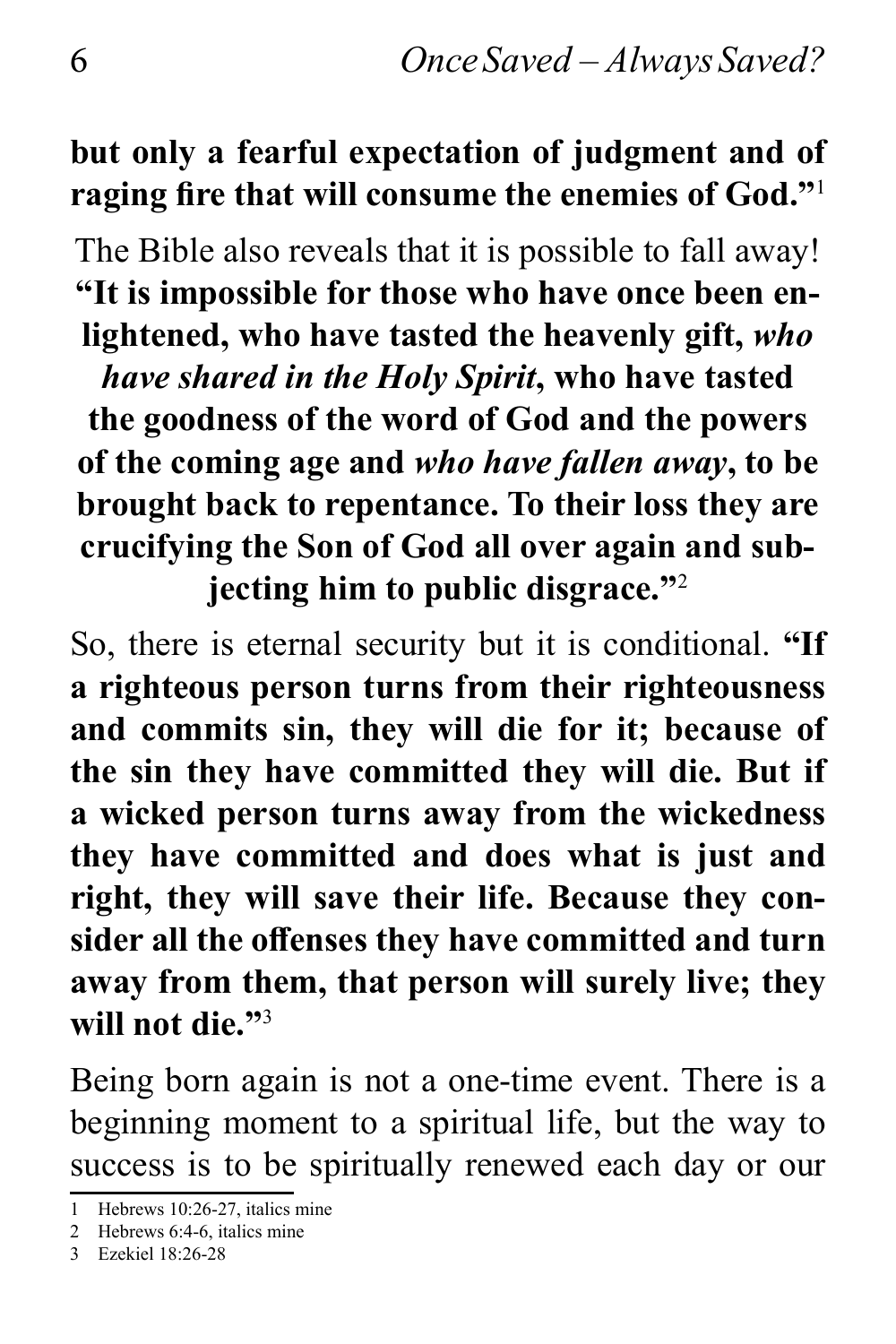carnal natures will quickly separate us from the Lord.<sup>1</sup>

The apostle Paul knew that salvation belonged to those who finished the race! He said, **"Now, brothers and sisters, I want to remind you of the gospel I preached to you, which you received and on which you have taken your stand. By this gospel you are saved,** *if you hold firmly to the word I preached to you***. Otherwise, you have believed in vain."**<sup>2</sup>  **"I have fought the good fight, I have finished the race,**  *I have kept the faith***. Now there is in store for me the crown of righteousness, which the Lord, the righteous Judge, will award to me on that day and not only to me, but also to all who have longed for his appearing."**<sup>3</sup>

#### **Are Children Born Lost or Saved?**

For twenty centuries, Christians have debated the question of how God deals with the death of children. In ancient times, infant mortality was high, so to make sure that infants would inherit eternal life, some Christians began baptizing infants as soon as possible after birth.

In fact, Catholics and a few other Christian groups currently believe that baptism is a requirement for eternal life; so they apply the sacrament of baptism to infants as

<sup>1</sup> Romans 12:2-3; James 1:23-25

<sup>2</sup> 1 Corinthians 15:1-2, italics mine

<sup>3</sup> 2 Timothy 4:7-8, italics mine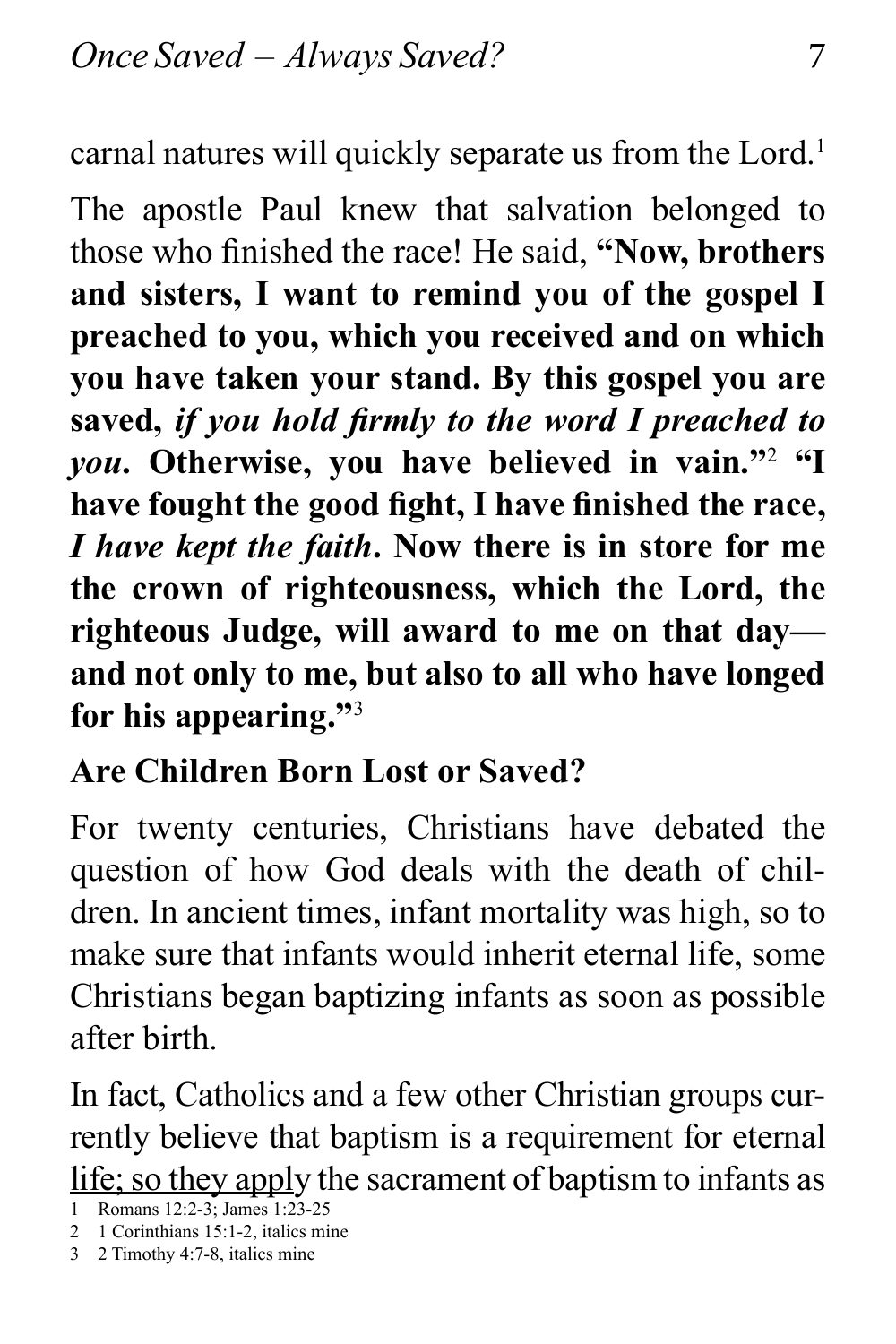soon as possible.<sup>1</sup> On the other hand, most Protestants do not accept the idea that sacraments are necessary for salvation. Protestants believe that salvation comes through faith in Christ alone and baptism is regarded as an ordinance. An ordinance is an action a believer performs to show publicly that he or she is a follower of Christ, but it is not a requirement for salvation.

Christians differ on the meaning of baptism, but the question still remains "What happens to children who die before reaching the age of accountability?" Are they saved because they were baptized, condemned because they were born into the curse of sin, or does God deal with them as though they never existed?

I believe all children, in all religions and cultures, are born in a "saved" state. The Bible teaches all human beings are born with fallen natures. We come from the womb having a natural tendency toward selfishness, sin, and rebellion; however, I believe God does not impart guilt to children for their sins until they reach the age of accountability. Accountability means knowing the difference between right and wrong and having the ability to follow through with a conscientious decision to do right or wrong. For normal children, the age of accountability varies somewhere between the ages of 7 and 14.

 $1$  John  $3.5$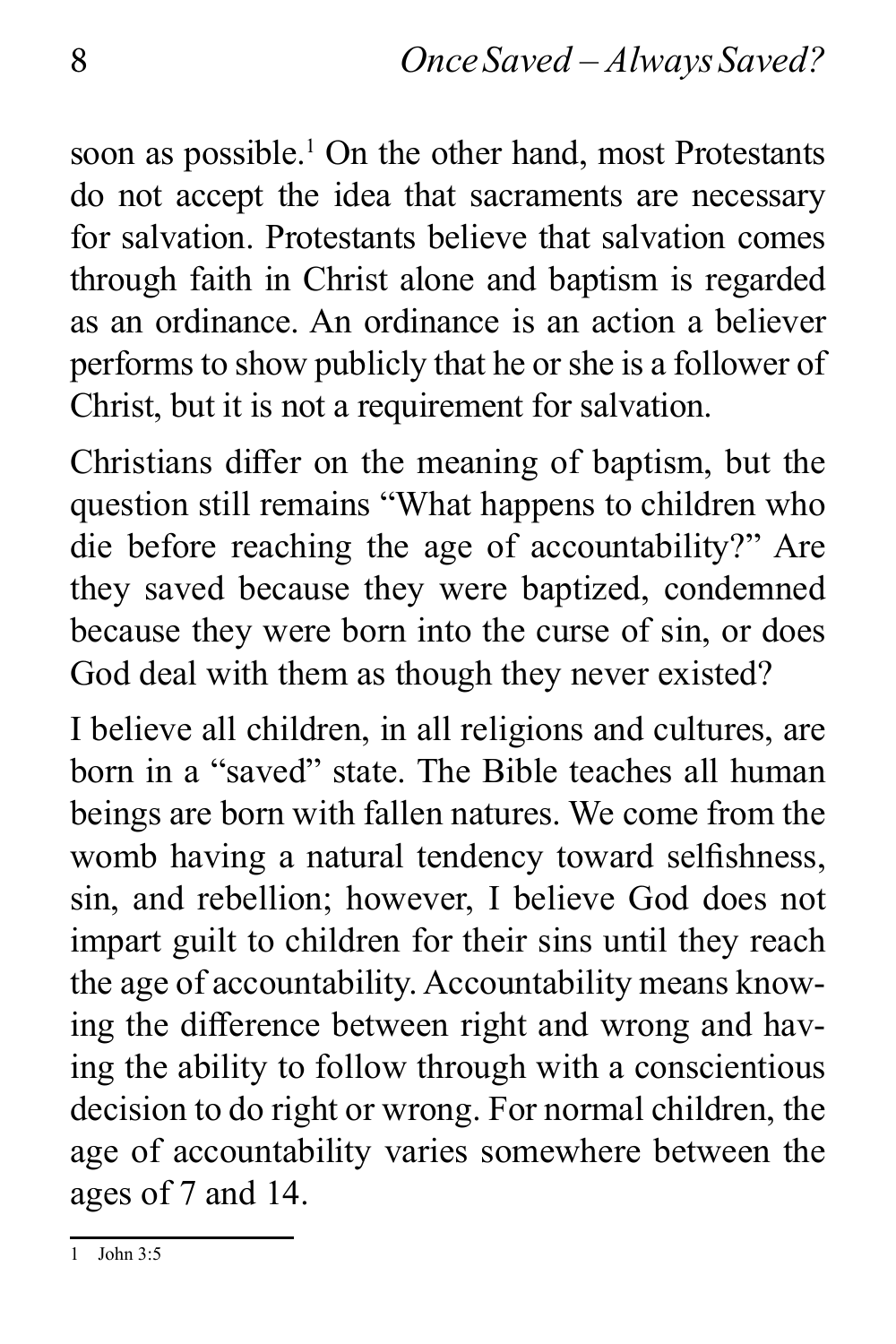In other words, God does not condemn a child to eternal death because Adam sinned, the child's parents are sinners, or the child is a natural-born sinner. If the blood of Jesus can justify an adult who has willingly sinned, then the blood of Jesus can also justify a child whose ability to reason is limited and knowledge of right and wrong is incomplete. A child is a living trust given to parents until he or she is intellectually and emotionally prepared to bear the responsibilities of adulthood or age 18, whichever comes first.

Because children's emotions can be easily swayed, they cannot reason adequately, and they do not have a well-defined understanding of right and wrong, they do not have accountability during their first years of life. In fact, this is why we call them "minors" until they are 18 years old. Minors do not have the same rights as adults. Minors cannot enter into legal agreements, own property, vote, or get married without parental consent. Because children generally lack good intellectual and emotional judgment, they are not held to the same standards of conduct as adults. Occasionally, there are cases in juvenile courts where minors are charged and sentenced as adults because the court proves that the minor knew the difference between right and wrong and chose to willfully do wrong.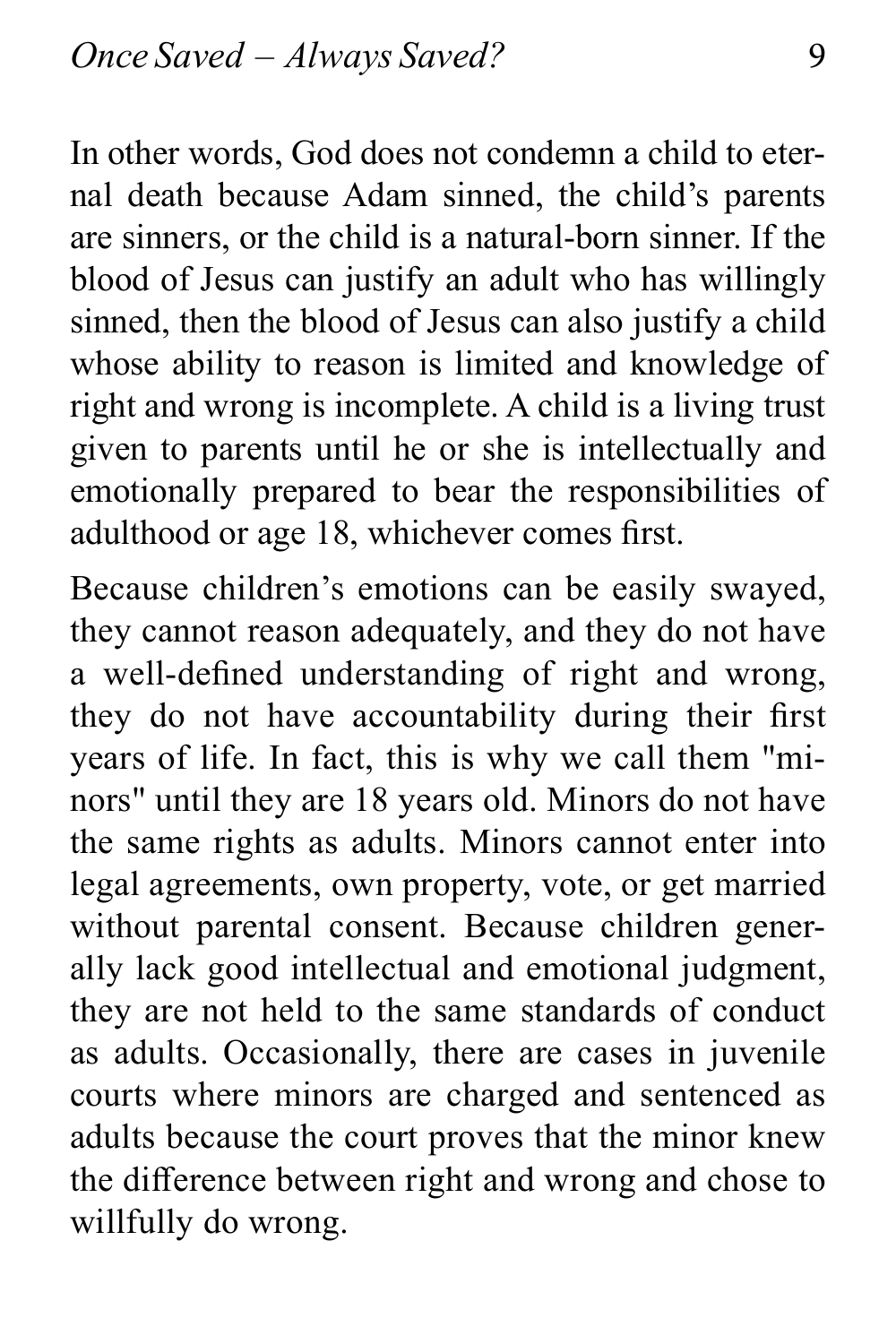If, in our fallen state, we realize the insufficiency of minors, surely God does, too. Notice how God deals with the insufficiency of Gentiles (those who do not know God). **"Indeed, when Gentiles, who do not have the law, do by nature things required by the law, they are a law for themselves, even though they do not have the law. They show that the requirements of the law are written on their hearts, their consciences also bearing witness, and their thoughts sometimes accusing them and at other times even defending them."**<sup>1</sup>

Paul makes the point clear that when Gentiles follow the leading of the Holy Spirit, God accepts them as His children even though they do not know Him! God justifies Gentiles who do not know Him because He sees the hearts of Jews and Gentiles alike. A person's salvation is not based on the purity of his beliefs about God. Instead, it is based on his response to the Holy Spirit. Our response to the Spirit reveals our faith.

God called Abraham to leave his homeland. The Bible says, **"By faith Abraham, when called to go to a place he would later receive as his inheritance, obeyed and went, even though he did not know where he was going."**<sup>2</sup> When God called Abraham, one could say that Abraham was a Gentile!

<sup>1</sup> Romans 2:14-15

<sup>2</sup> Hebrews 11:8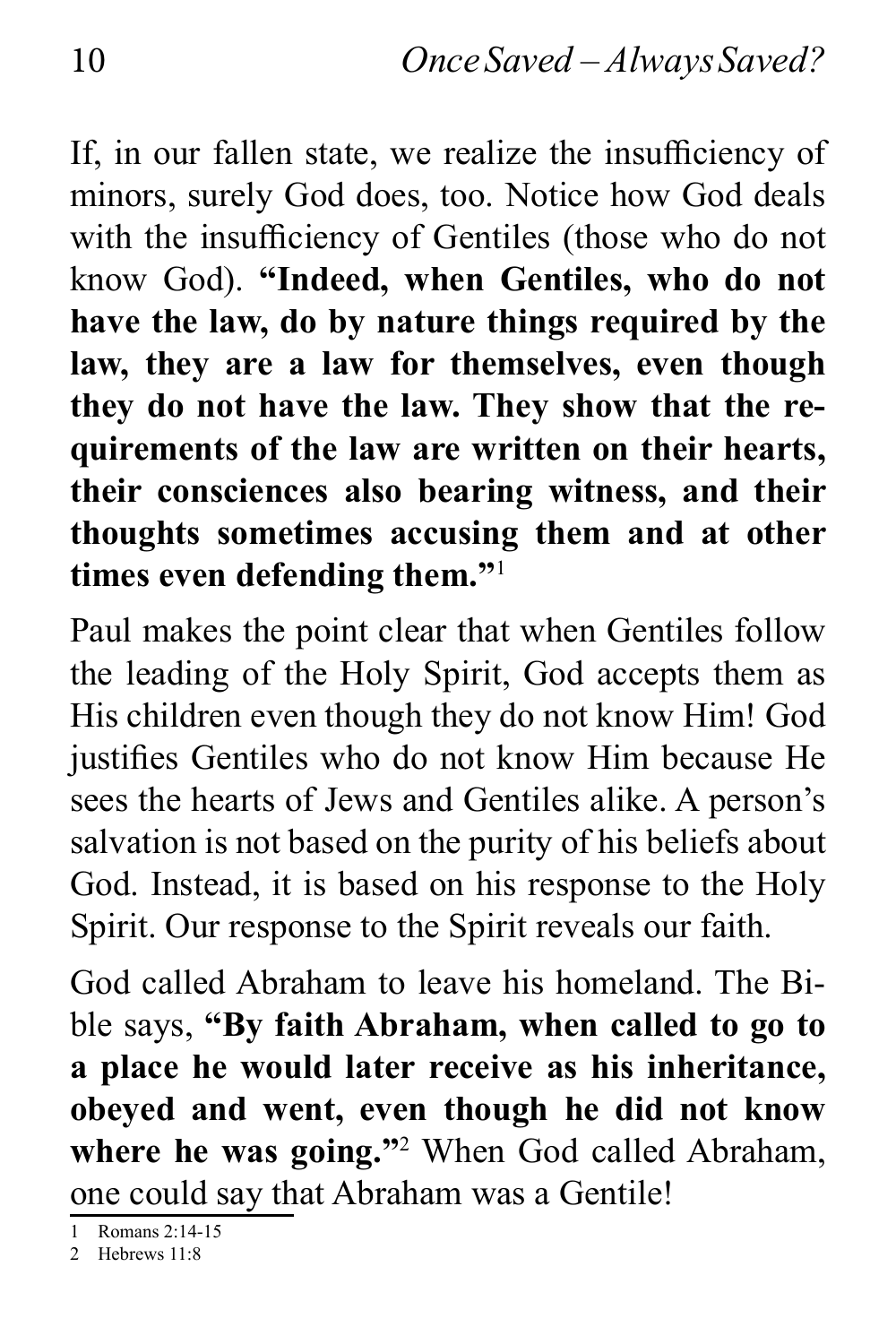God tested Abraham's faith by asking him to leave his family and home and Abraham passed the test because Abraham loved God! Similarly, God knows that many Gentiles are honest in heart and they would gladly do all that He commands if only they had knowledge of His commands! Therefore, since God is willing, through the blood of Jesus, to justify Gentiles who do not know His ways, God also justifies insufficient minors with the same blood!

Carefully consider this passage:

**"Therefore, just as sin entered the world through one man, and death through sin, and in this way death came to all people** [that is, death was imposed upon all mankind because of sin's curse]**, because all sinned – To be sure, sin was in the world before the law was given** [at Mount Sinai]**, but sin is not charged against anyone's account** [that is, God does not impart guilt] **where there is no** [knowledge of the] **law** [right and wrong]**."**<sup>1</sup>

**"Consequently, just as one trespass resulted in condemnation for all people,** [the curse of sin was passed along to the offspring of Adam through his sin]**, so also one righteous act** [Jesus living a perfect life for us, without sin] **resulted in justification and**  [eternal] **life for all people.**

1 Romans 5:12-13, insertions mine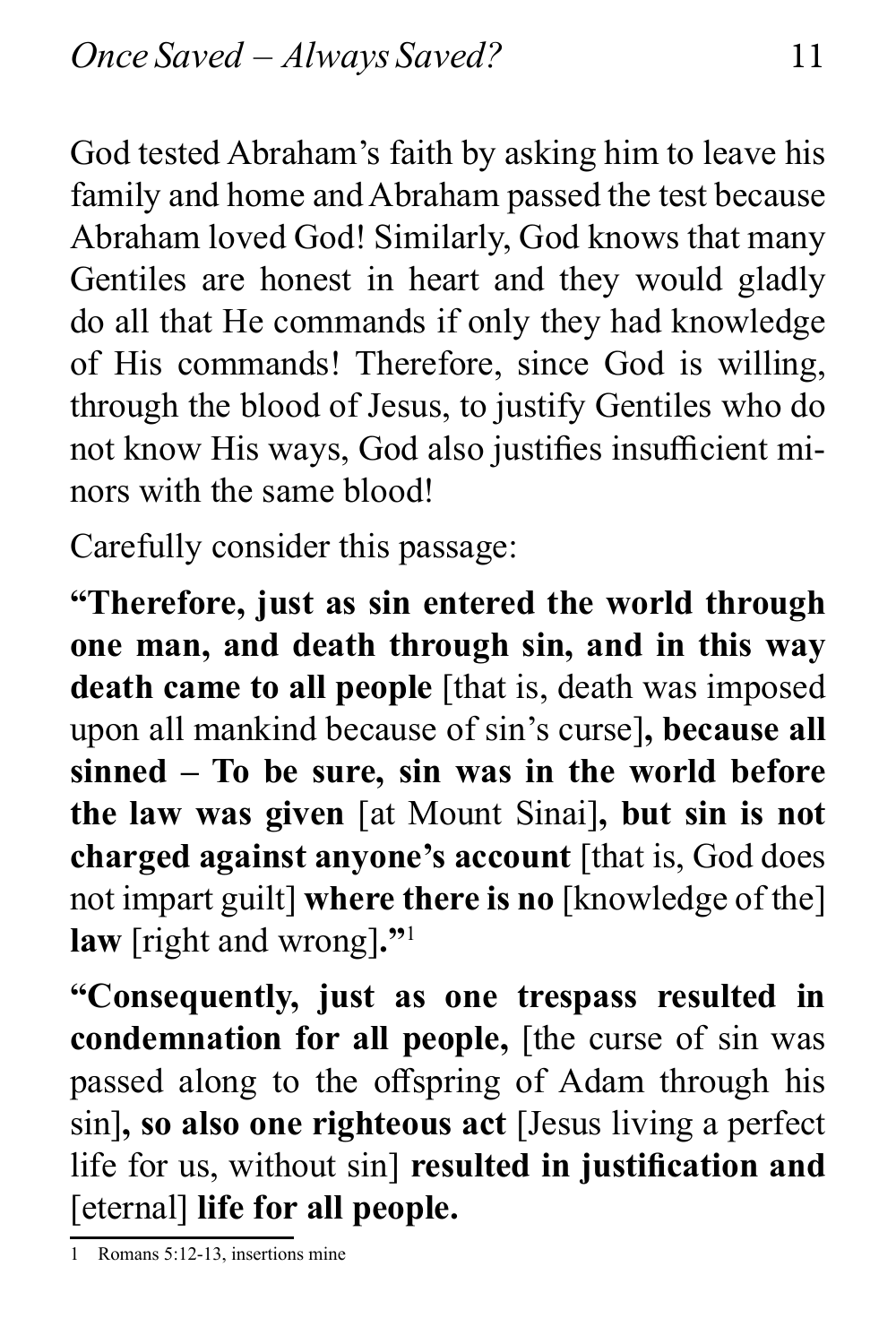#### **For just as through the disobedience of the one man the many were made sinners, so also through the obedience of the one man** [Jesus Christ] **the many**  [sinners] **will be made righteous** [before God]**."**<sup>1</sup>

In Romans 5, Paul affirms three important facts which every Christian should know. First, Adam's offspring inherited Adam's fallen nature. Thus, everyone, but Christ, has sinned because we have Adam's sinful nature. Second, even though a person will eventually die due to the consequences of sin, God does not impart guilt to a person who sins ignorantly. God is more than fair. He does not hold a person accountable for what that person does not or cannot know. However, God does hold a person responsible for refusing to learn. Third, God reconciled the world to Himself through the blood of Jesus. Jesus voluntarily came to Earth and died in our place so God could legally save sinners through the process of covering our life's record with the perfect life of Christ. This process of covering our sinful record with Christ's sinless record is called "justification."

The effect of God's love is truly beautiful. In spite of Adam's failure and our sinful nature, each child starts out in life "saved" through Christ's perfect life until a time comes when as an adult, that person chooses to rebel against the Holy Spirit.

Romans 5:18-19, insertions mine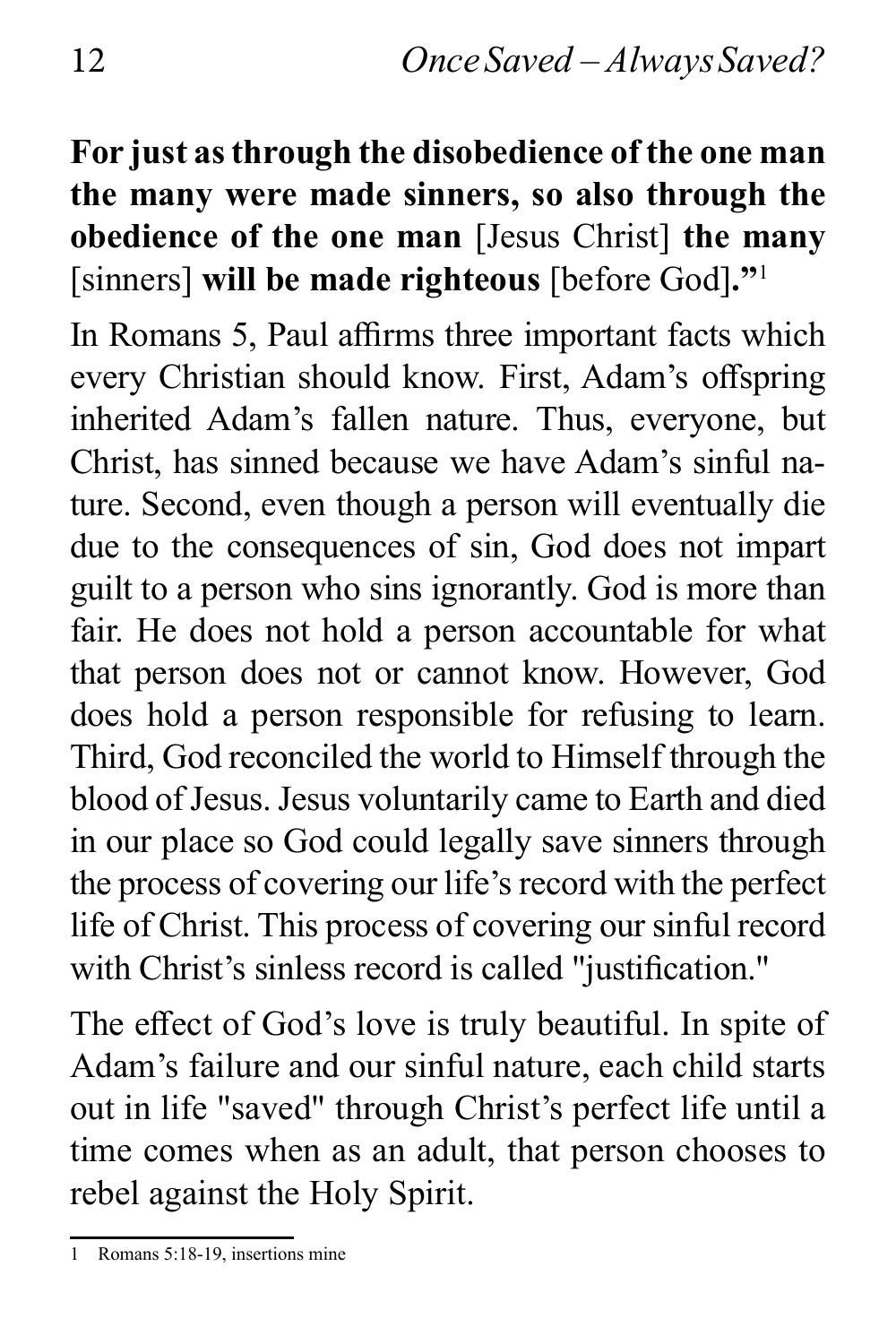Ponder these verses: **"For if, when we were God's enemies** [that is, when we were in rebellion against God, nevertheless]**, we were reconciled to him through the death of his Son, how much more, having been reconciled, shall we be saved through his life** [the gift of His sinless life which covers our sins]**! Not only is this so, but we also boast in God through our Lord Jesus Christ, through whom we have now received reconciliation."**<sup>1</sup>

#### **The Holy Spirit Has Two Objectives**

When a baby is born, the Holy Spirit begins working with that baby. The Holy Spirit understands the sinful nature which the baby has inherited. The Holy Spirit understands the rebellion that is in each human heart. The Holy Spirit also understands the language and culture of the baby.

He also understands the religious training which the baby will receive. The Holy Spirit knows all this, but He has two persistent objectives. First, He wants to impress on the child the importance of honesty and truth; that is, firmly standing up for what is right and good, and abhorring whatever is wrong and evil. Second, the Holy Spirit works on people to brings them into submission with the will of God. For some, this happens in childhood and for others it occurs in adulthood.

1 Romans 5:10-11, insertions mine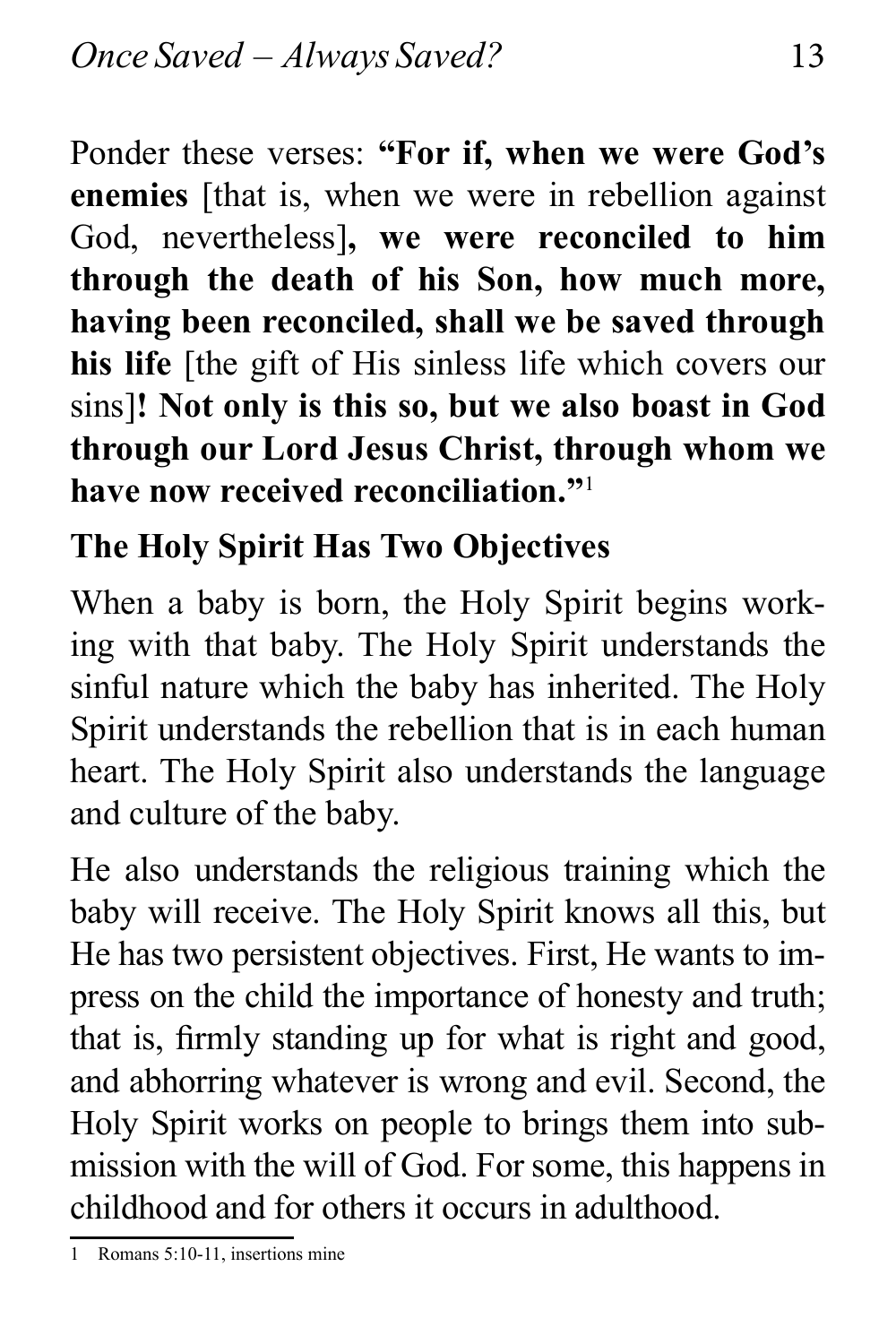Obviously, the Holy Spirit has many obstacles to overcome such as arrogance and ignorance, but the greatest obstacle for the Holy Spirit is man's natural rebellion toward God's authority! For example, God says to love your enemies. Human beings do not naturally love their enemies.

God says do not steal, commit adultery, covet, or lie. He says to take care of your parents and do not commit sexual immorality, take His name in vain, worship idols, or forget to rest on the seventh day as He did. So, what is the problem with doing all that God wants?

**"Those who live according to the flesh have their minds set on what the flesh desires; but those who live in accordance with the Spirit have their minds set on what the Spirit desires. The mind governed by the flesh is death, but the mind governed by the Spirit is life and peace. The mind governed by the flesh is hostile to God; it does not submit to God's law, nor can it do so. Those who are in the realm of the flesh cannot please God."**<sup>1</sup>

The Holy Spirit may work on the heart of a person for many years, attempting to bring that person into a "bornagain" state. Being born again means starting all over in life; Paul says it is a whole new beginning, a new life!<sup>2</sup>

<sup>1</sup> Romans  $8.5 - 8$ 

<sup>2</sup> Romans 6:4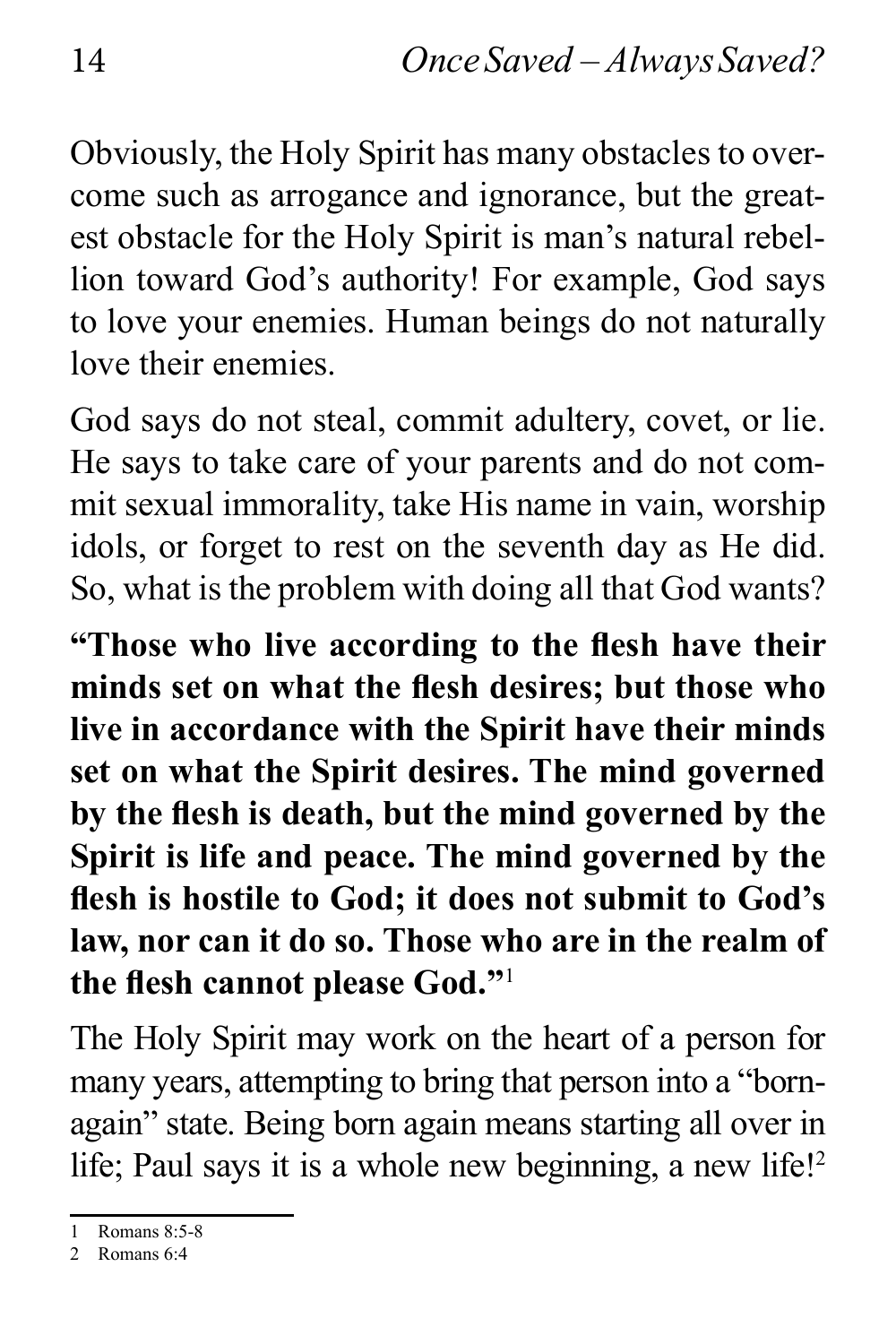Finding submission to God's will as a joyful experience is only possible after being born again. Some people have "on again – off again" experiences with the Holy Spirit for years. Fortunately, the Holy Spirit does not give up until He sees our rebellion cannot be overcome.

I have known people who have resisted the Holy Spirit for most of their lives, and then at the end of their lives, they finally relinquished their rebellion and surrendered their will to the Lord before it was too late. I have also seen people resist the Holy Spirit and die without appearing to have any interest in God or spiritual matters.

Of course, I am not in a position to read the mind or heart of anyone, but I maintain the hope of salvation is lost when we grieve away the Holy Spirit. Once the Spirit leaves, there is no return and in His absence, there is no further interest in spiritual matters or a desire to glorify God. **"If we deliberately keep on sinning after we have received the knowledge of the truth, no sacrifice for sins is left, but only a fearful expectation of judgment and of raging fire that will consume the enemies of God."**<sup>1</sup>

#### **Justified by God's Grace**

From birth, everyone has a sinful nature. Therefore, a minor will sin, but a minor is guiltless in God's sight because he or she is intellectually and emotionally in-

<sup>1</sup> Hebrews 10:26-27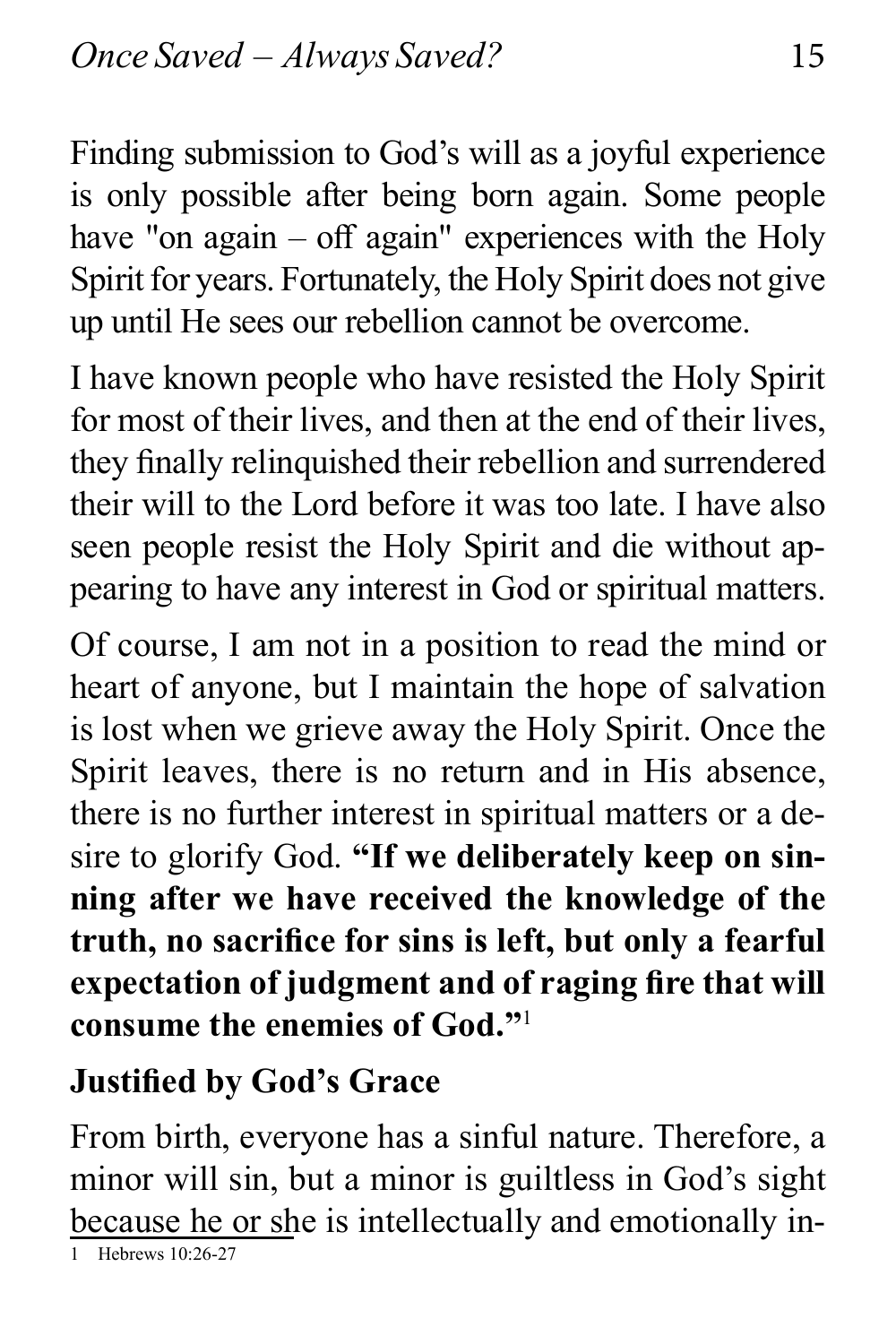sufficient. Jesus has reconciled the whole world to the Father through His perfect life and sacrificial blood.

This means that God is permitted to legally wrap every minor and every submissive person in the perfect record of Christ's life (justification). Salvation is a gift from God for everyone. Salvation does not come through sacraments, rituals, or observing ordinances. What matters to God is our response to the demands that the Holy Spirit imposes on us. If we are honest hearted and love "the light of truth," we will embrace the truth, and then upon experiencing rebirth, we will make every effort to conform our lives to Christ's gospel through His power.

If we remain self-centered and rebellious and we allow our fallen nature to control us, we can be sure the Holy Spirit is not making headway in His struggle to bring us into submission. Obviously, the Holy Spirit tests individuals differently to see if they are willing to obey God.

Remember the story of the rich young ruler.<sup>1</sup> He failed the test of selling his material wealth for Christ's sake. He loved his religion and his money more than he loved God. He could not walk away from his wealth and his status in Israel to follow Jesus. On the other hand, King Nebuchadnezzar is an example of a rich

<sup>1</sup> Luke 18:18-24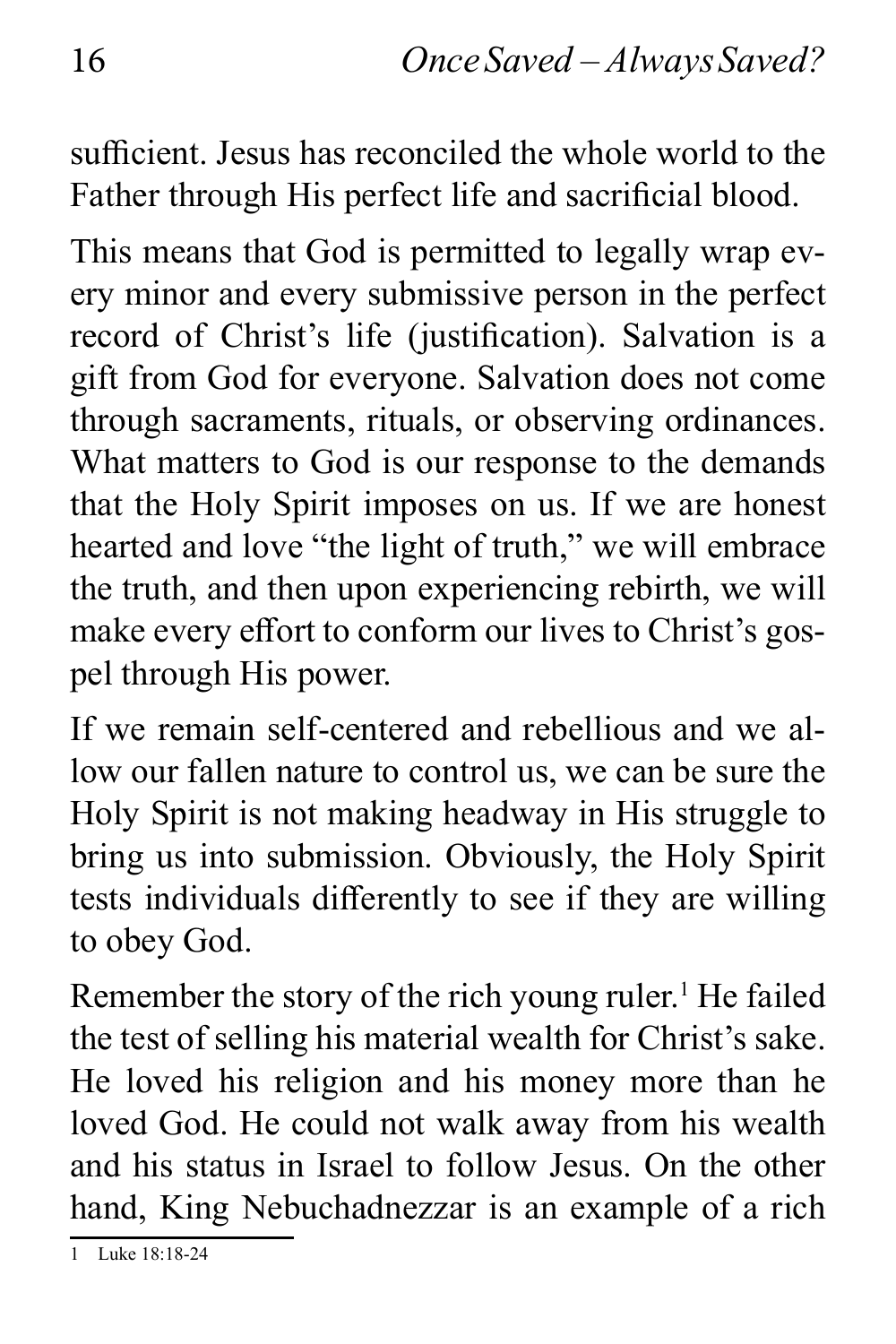ruler who was tested with humility. After being humiliated by God's Spirit for seven years, the king finally became a believer.<sup>1</sup>

**"Jesus said, 'Let the little children come to me, and do not hinder them, for the kingdom of heaven belongs to such as these.' "**<sup>2</sup> If you can accept the idea that minors are freely justified by God's grace, this text will make perfect sense just as it reads!

#### **Church Life is Not Spiritual Life**

Many people think that church participation provides the route to salvation. If a person believes "once saved-always saved," there is a risk of being complacent. Consider this illustration about complacency. As far as the United States is concerned, a new world order was born on September 11, 2001. U.S. citizens were asleep; caught by complete surprise. That Tuesday morning was a defining moment in U.S. history.

The U.S. is a different nation now. Its thinking and ways of doing business will never be the same. Americans do not like the new world order, but they have no choice. Terrorism has arrived and they have to face it and deal with it. A demonic genie has been let out of the bottle. Terrorists prey on the unsuspecting; their purpose is to intimidate through fear and anxiety. The

<sup>1</sup> Daniel 4:35-37

<sup>2</sup> Matthew 19:14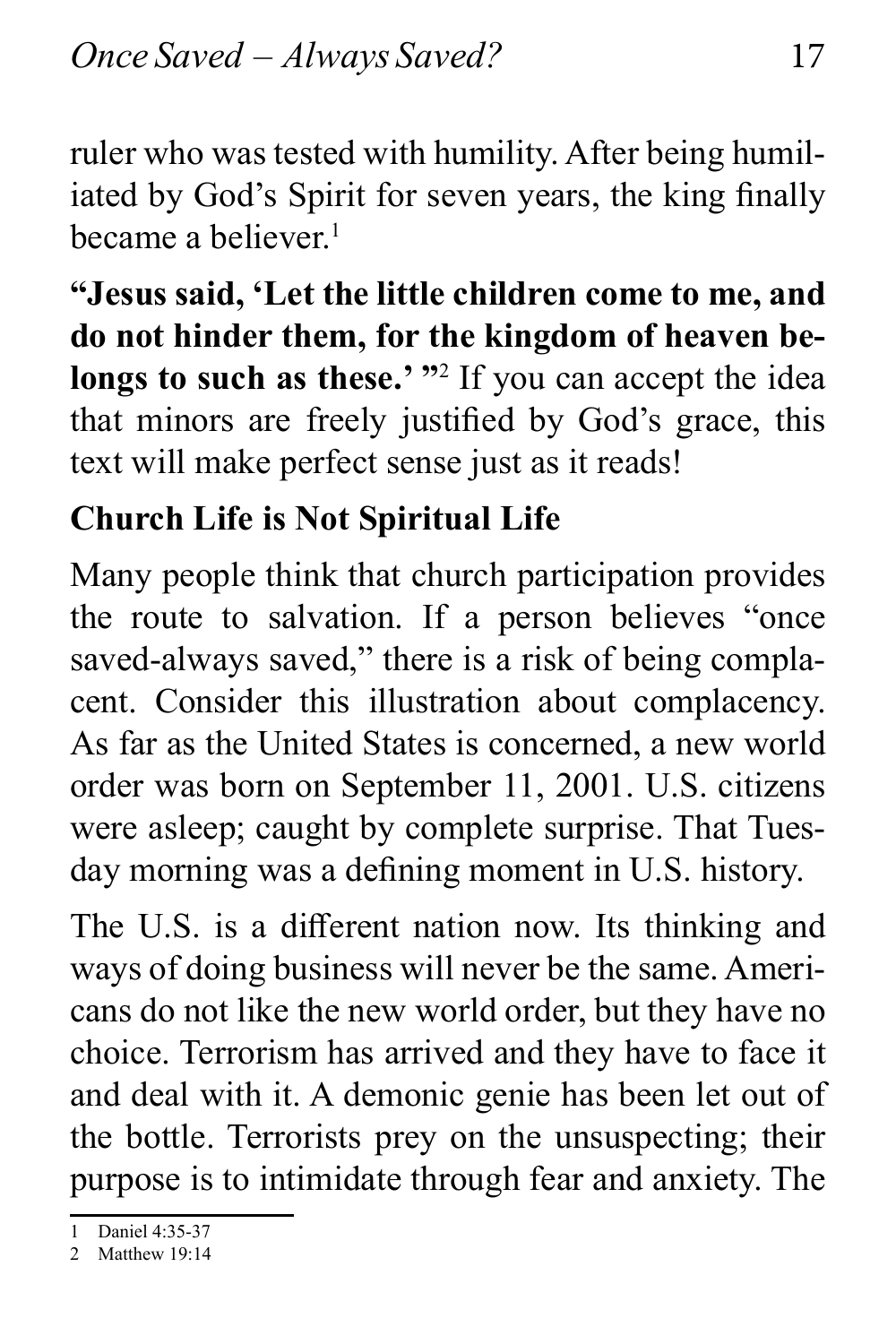demonic power within terrorism is spiritual. This is why terrorism and religion can be bedfellows.

To address internal problems of terrorism, Congress passed The Patriot Act shortly after September 11 and later created the Department of Homeland Security. These well-intentioned efforts may seem reasonable, but our nation has become like the burglarized homeowner who covers his doors and windows with steel bars only to discover during a subsequent house fire that he has no possibility of escape.

#### **Wake Up Christians!**

The U.S. government was asleep on September 11. Similarly, most Christians will be sleeping when God initiates the Great Tribulation, because Christians have not made serious study of Bible prophecy a priority. Religious leaders have lulled millions of people to sleep with "sweet promises" of events that will not happen. Further, many Christians are complacent because they believe they have already been saved and do not need to worry about salvation.

Church leaders are promoting prophetic schemes that have nothing to do with what the Bible predicts. Millions of people will be disappointed when they discover there is no pre-tribulation rapture. Millions more who do not believe in a pre-tribulation rapture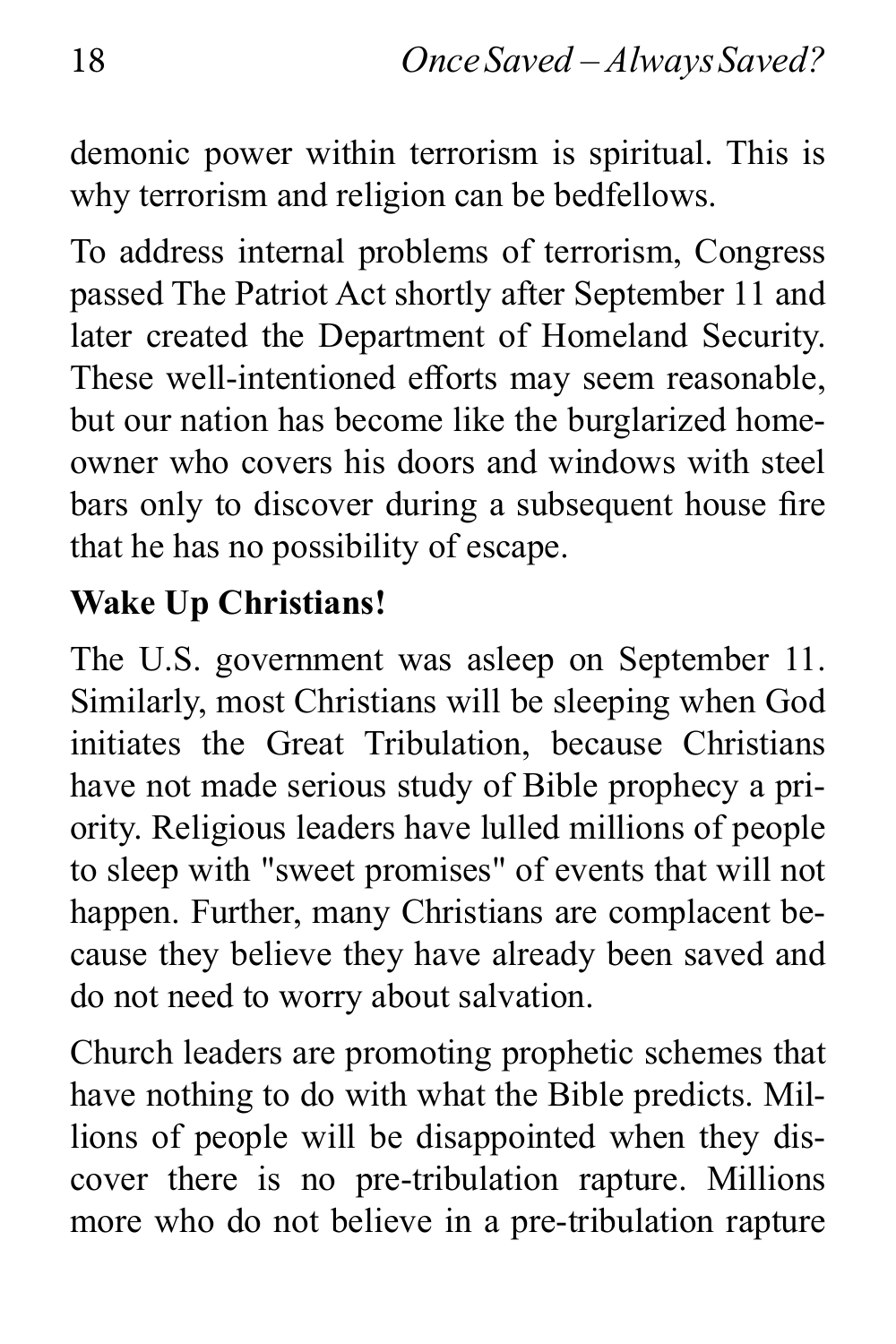will also experience bitter distress when they discover their church leaders have also misguided them. Christians are asleep! They have been lulled into substituting church life for spiritual life and this substitution can prove deadly. Every Christian should know the important distinction between church life and spiritual life.

Church life is social interaction with a group of people having similar religious views whereas spiritual life is the process of maturing in God's truth under the firm, but loving, discipline of Christ. Church life can be a real joy, for nothing is sweeter than genuine fellowship with like believers.

Unfortunately, the basis for church life should not be the joy of fellowship, but a love for truth. Many Christians think church life is synonymous with spiritual life, but attending church services and listening to inspiring music and preaching is no substitute for personal study, meditation, and prayer. In other words, spiritual life requires time with God for which there is no substitute. For many people, worship is a social occasion and they go to church to be entertained with a good sermon and told what to believe.

However, walking with God and obeying His Word at any cost is the worship that God seeks. Jesus said,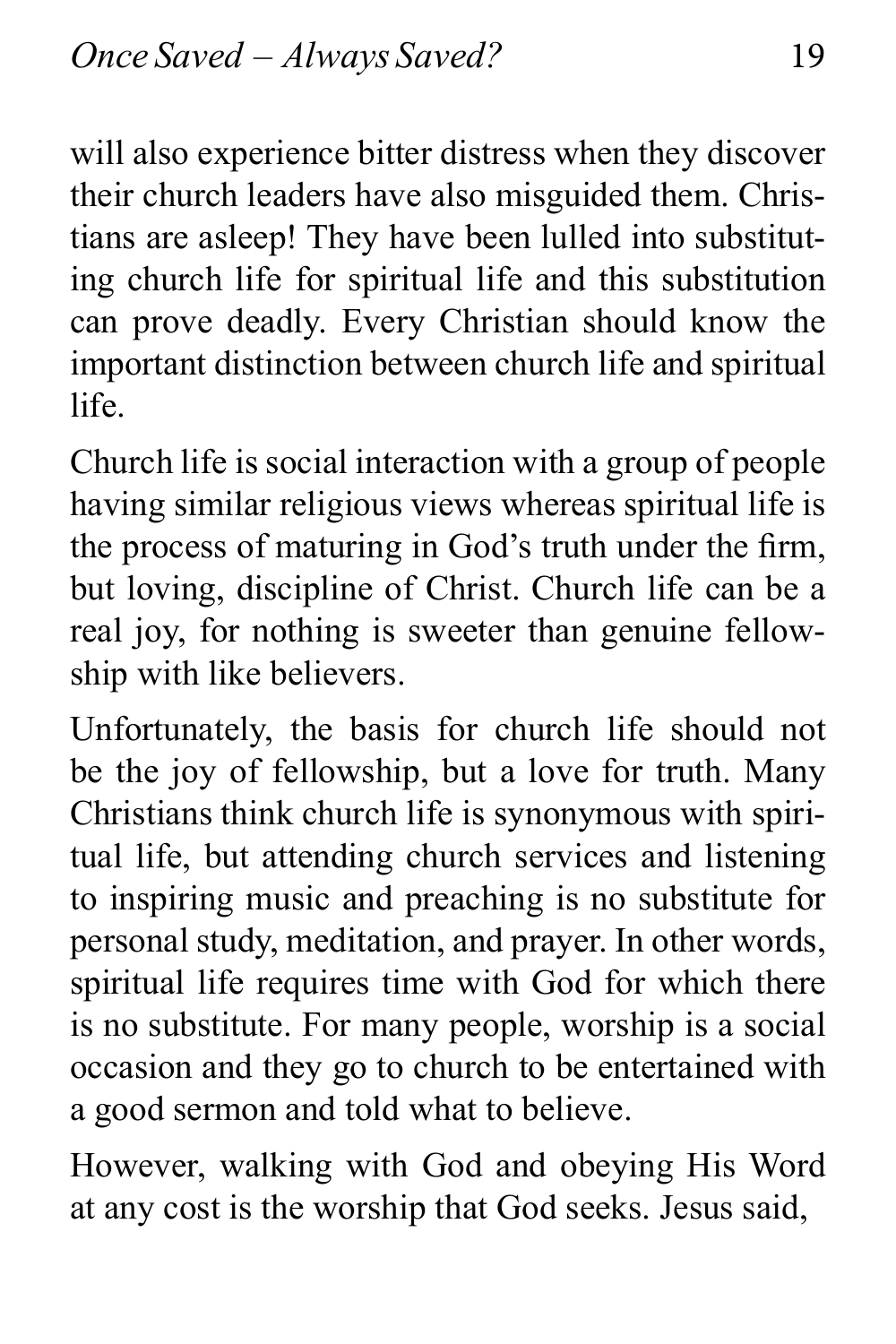#### **"God is spirit, and his worshipers must worship in the spirit and in truth."**<sup>1</sup>

If church life does not systematically put worshipers through the essential truths of the Bible; teach worshipers how to study the Bible; produce Christians who love the Lord with all their heart, mind, and soul, and their neighbors as themselves, the result will be a congregation that seems active and alive, but in reality, it is spiritually dead! This was precisely the condition of the church at Sardis.

Notice Jesus' words, **"To the angel of the church in Sardis write: These are the words of him who holds the seven spirits of God and the seven stars. I know your deeds; you have a reputation of being alive, but you are dead. Wake up! Strengthen what remains and is about to die, for I have found your deeds unfinished in the sight of my God. Remember, therefore, what you have received and heard; hold it fast, and repent. But if you do not wake up, I will come like a thief, and you will not know at what time I will come to you.**

**"Yet you have a few people in Sardis who have not soiled their clothes. They will walk with me, dressed in white, for they are worthy. The one who is victorious will, like them, be dressed in**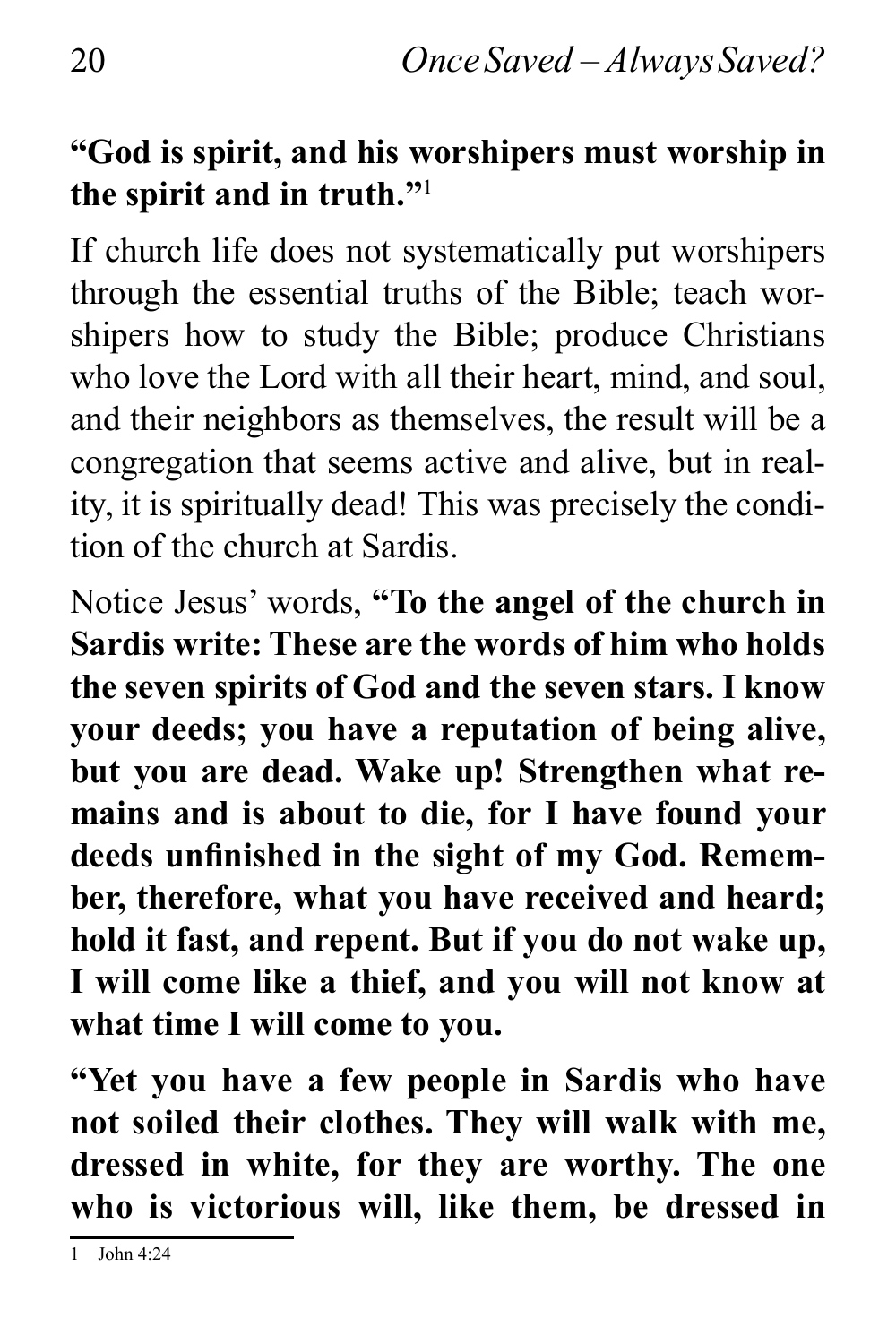**white. I will never blot out the name of that person from the book of life, but will acknowledge that name before my Father and his angels. Whoever has ears, let them hear what the Spirit says to the churches."**<sup>1</sup>

The church at Sardis was known for its religious zeal. Events were occurring at the church all the time. They met several times each week. The church was growing and, like many churches today that have concerts, dramas, potluck dinners, revival services, church school, and community programs, they had it all. They prayed, worshiped, worked, and played as one big family, but Jesus identified a serious problem. He told the church, **"I know your deeds; you have a reputation of being alive, but you are dead. Wake up!"**<sup>2</sup>

Jesus said, **"Remember, therefore, what you have received and heard; hold it fast, and repent."**<sup>3</sup> The church at Sardis was on the wrong track. An active church life is not a substitute for spiritual growth. It takes a trained eye and the spirit of discernment to distinguish between the two. The devil was at work in Sardis. The church was active and busy, but it was dead spiritually because it was focused on the wrong components.

- 2 Revelation 3:1-2
- 3 Revelation 3:3

<sup>1</sup> Revelation 3:1-6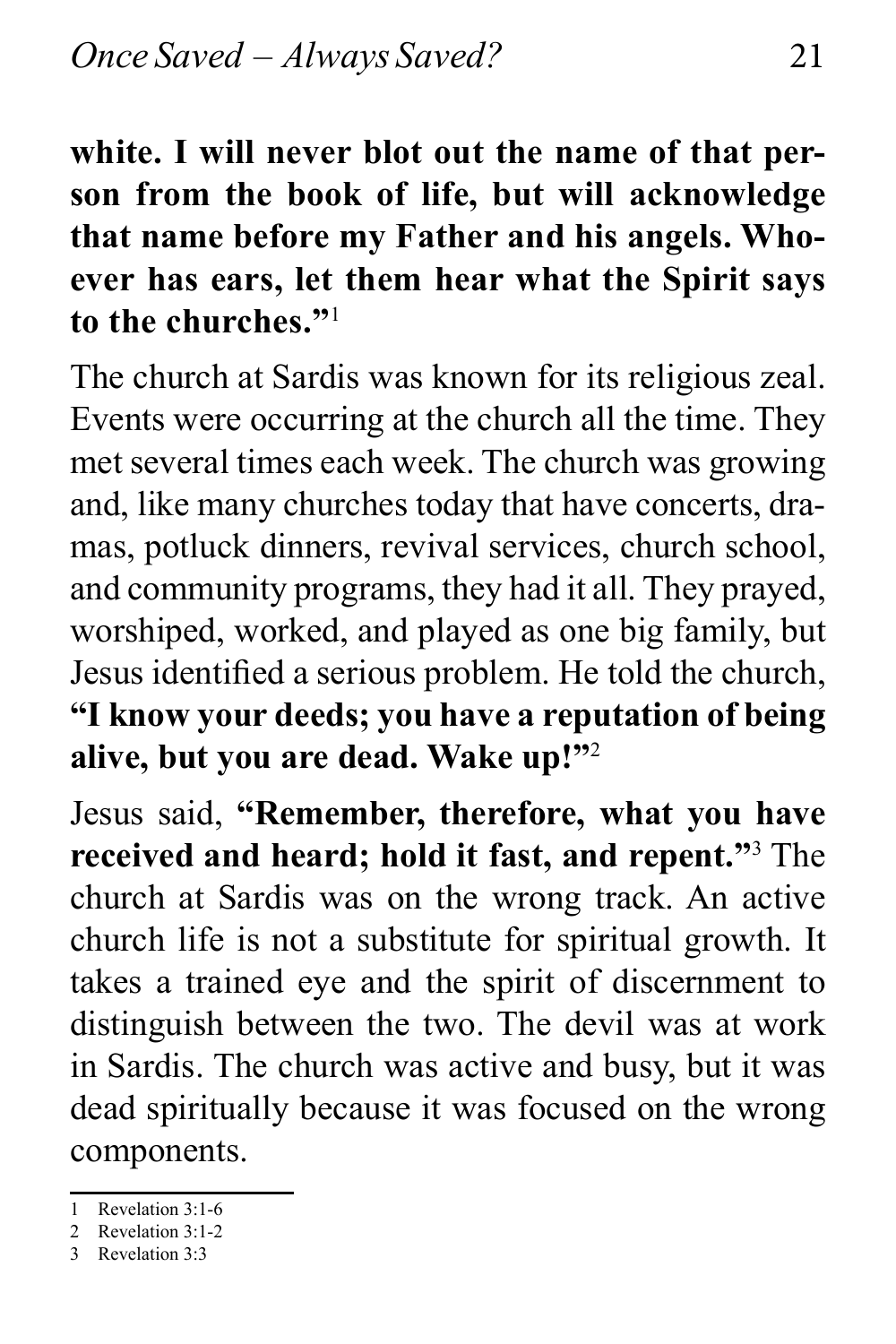The Christian church has two objectives: Soul winning (the preaching of justification) and soul building (the teaching of sanctification). The carnal nature does not mind hearing about justification, but it hates to hear about sanctification. Applying Jesus' Sermon on the Mount into daily practice is the hardest exercise to do! When the doctrines of justification and sanctification are out of balance, church life is out of balance.

The church at Sardis was sure of its salvation. Its members accepted the gospel of justification. They loved the freedom in Christ which justification offers. They were happy to hear that Jesus had paid the price for their salvation. But they were not maturing spiritually, that is, becoming Christ-like. So, Jesus reminded them of the necessity of sanctification saying, **"Remember, therefore, what you have received and heard; obey it, and repent."** Ouch! I can almost hear church members in Sardis saying, "But Lord, we have been saved! What is with this repentance and obedience business?"

Just like the church of Sardis, churches today have disconnected the gospel of justification from sanctification. Churches like Sardis are everywhere! Many Christians deceive themselves with self-assured salvation even though they are spiritually dead! How deadly! On the other hand, when sanctification is dis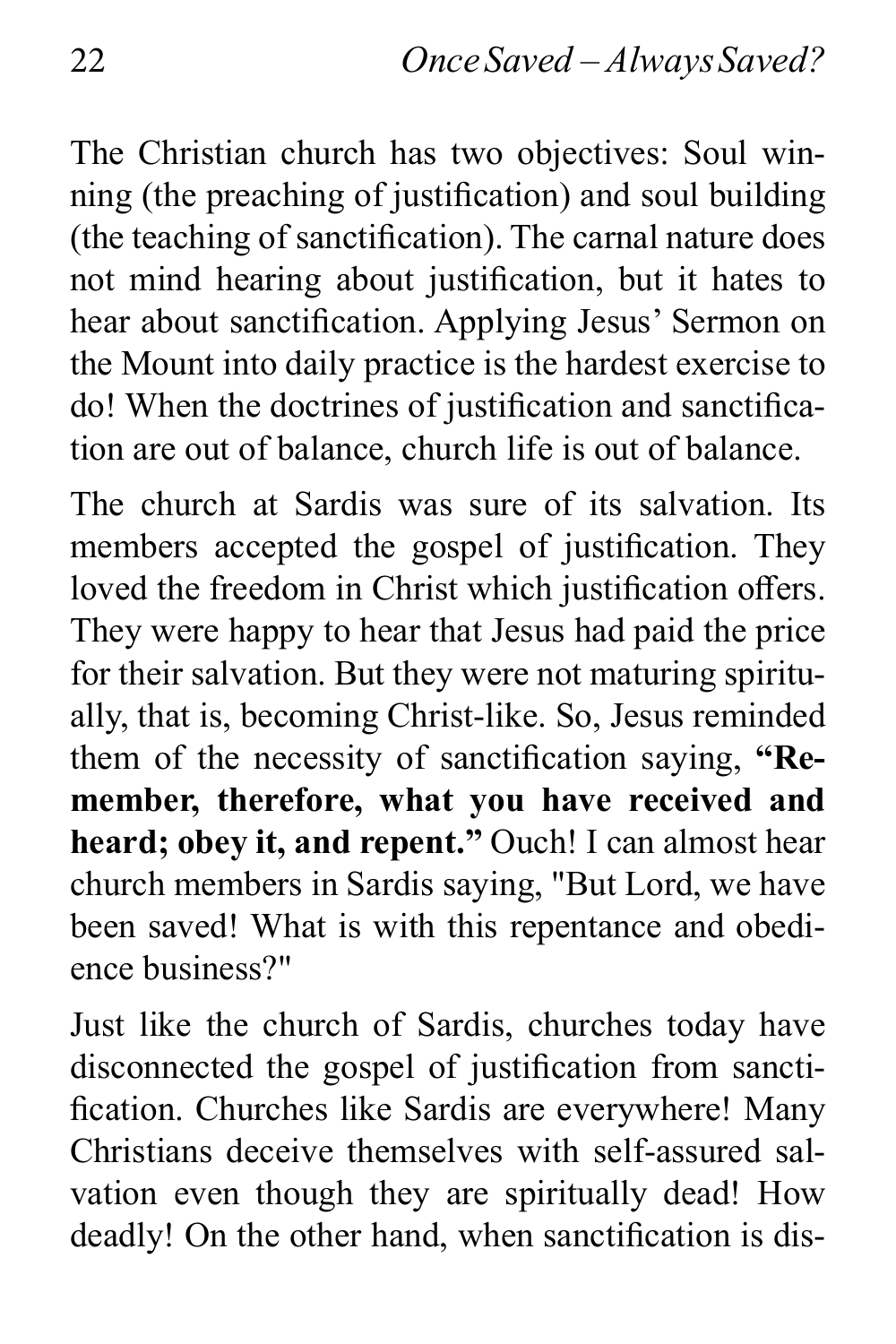connected from the gospel of justification, Christians stop living by faith and follow a destructive course of legalism and self-righteousness.

The narrow road leading to heaven has two big ditches on each side and the devil is constantly trying to push Christians into the ditch of legalism or the ditch of presumption. The result in both cases is the same – spiritual death. Jesus warned the dead church at Sardis, **"But if you do not wake up, I will come like a thief, and you will not know at what time I will come to you."**<sup>1</sup>

#### **To He Who Overcomes**

There were some faithful members in Sardis. Jesus said, **"Yet you have a few people in Sardis who have not soiled their clothes. They will walk with me, dressed in white, for they are worthy. The one who is victorious will, like them, be dressed in white. I will never blot out the name of that person from the book of life, but will acknowledge that name before my Father and his angels. Whoever has ears, let them hear what the Spirit says to the churches."**<sup>2</sup>

There is a hidden message in these words and it is different than what you might think at first. The faithful people in Sardis knew that church life was no substi-

<sup>1</sup> Revelation 3:3

<sup>2</sup> Revelation 3:4-6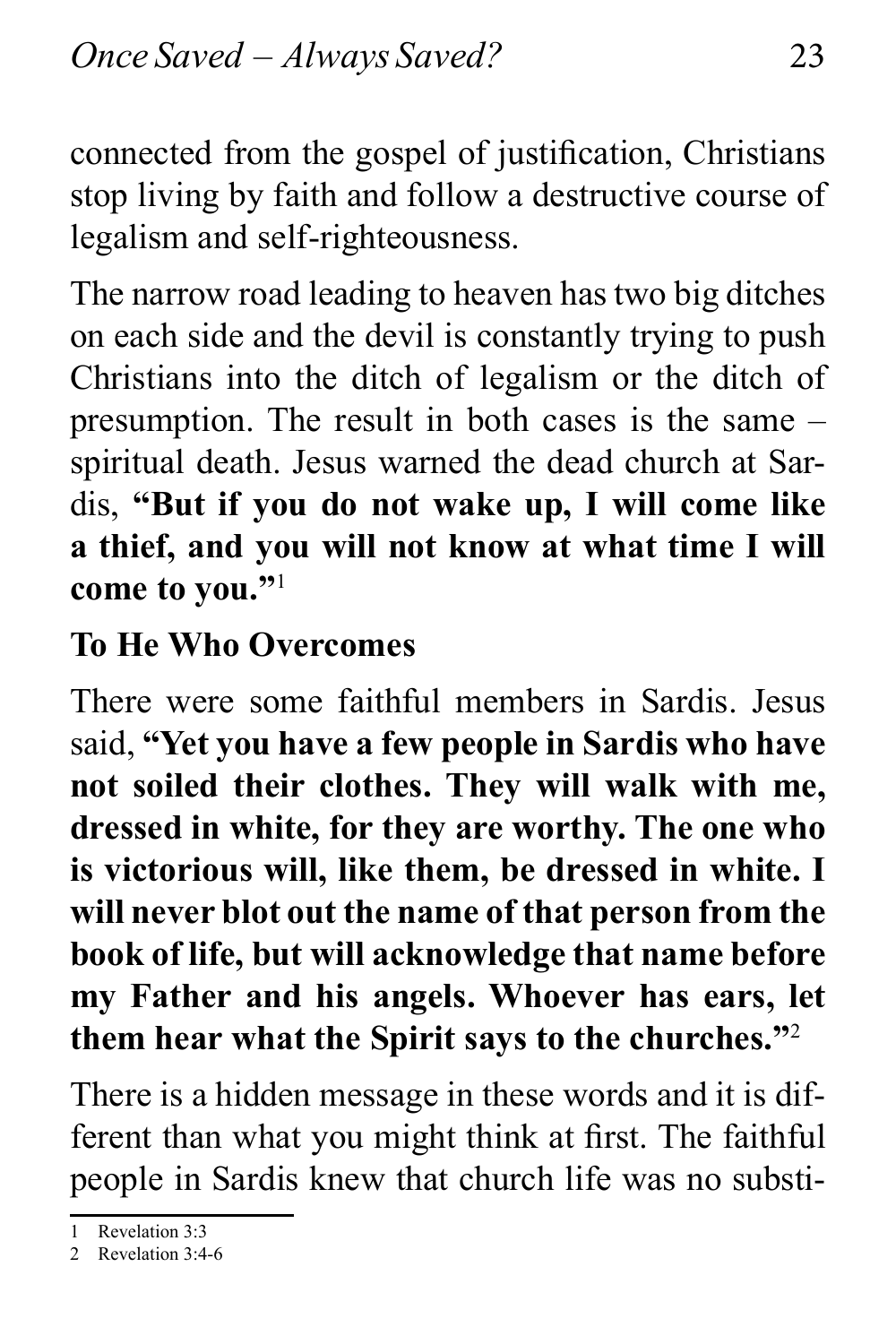tute for spiritual life. Throughout history, people who have had an intimate fellowship with God understand the rigors of discipleship.

Jesus described these people as having unsoiled clothes. In other words, the faithful saints in Sardis were clothed in His righteousness because they submitted to God's will every day. They were willing to go, be, and do as Jesus directed them. Therefore, Jesus told the "dead" members at Sardis to wake up or they would be caught by surprise!<sup>1</sup> Here is the problem: left unchallenged, the carnal nature will separate us from God.

We have to be willing to overcome beliefs and behaviors that separate us from God to sustain justification. The apostle Paul wrote in Romans 7 and 1 Corinthians 15:31 that overcoming sin takes determined effort and this is why Jesus demanded that all seven churches overcome their deficiencies!

Jesus also made another statement to the church at Sardis that is widely misunderstood today. He promised He would never blot out the names of the overcomers from the Book of Life. Most Christians interpret Jesus' words in one of two ways: First, "If a person receives Christ as Savior, he or she cannot be lost because Jesus will not blot any name out of the Book of

<sup>1</sup> Matthew 24:42-44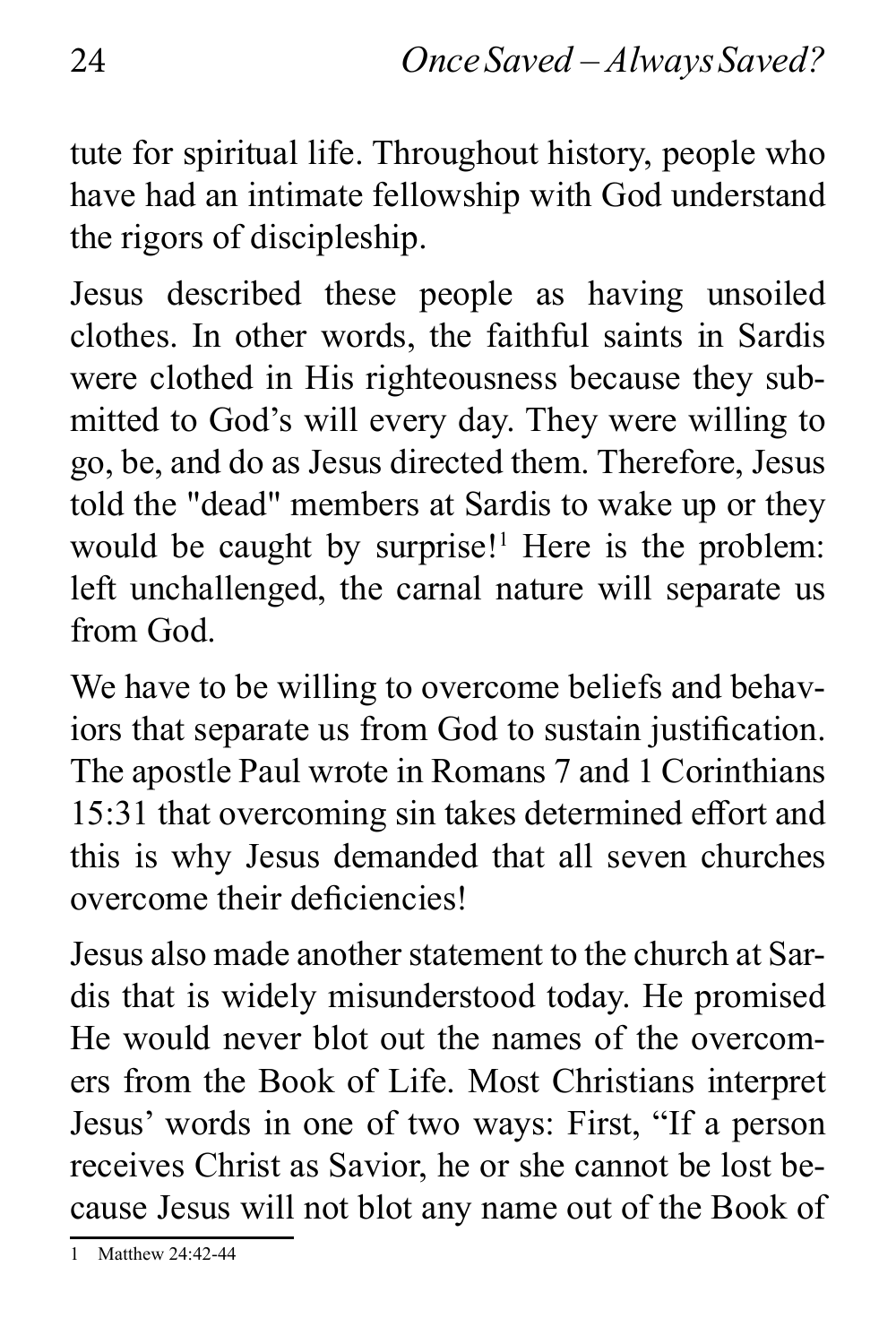Life – meaning once you are saved, you are forever saved," or second, "If a person overcomes every besetting sin, his or her name will not be blotted from the Book of Life – meaning salvation belongs to those who achieve perfection." There are several problems with both views.

First, the doctrine of "once saved – always saved," or the reciprocal of this doctrine, "some people are destined to be lost," is disputed by the text itself. The Bible teaches salvation belongs to overcomers. **"For everyone born of God overcomes the world. This is the victory that has overcome the world, even our**  faith<sup>"1</sup>

The Bible also teaches a person can walk in the assurance of salvation and then lose it by turning away from the Lord and doing wickedly!2 Consider the fall of Lucifer and the fall of Adam and Eve. At one time they were perfect, they were "saved," but they turned away from righteousness and fell from God's favor. Jesus made a promise to the overcomers in Sardis. He promised their names would never be blotted out of the Book of Life. In other words, once overcomers enter heaven, their names will never be blotted from the Book of Life.

<sup>1</sup> 1 John 5:4

<sup>2</sup> Ezekiel 18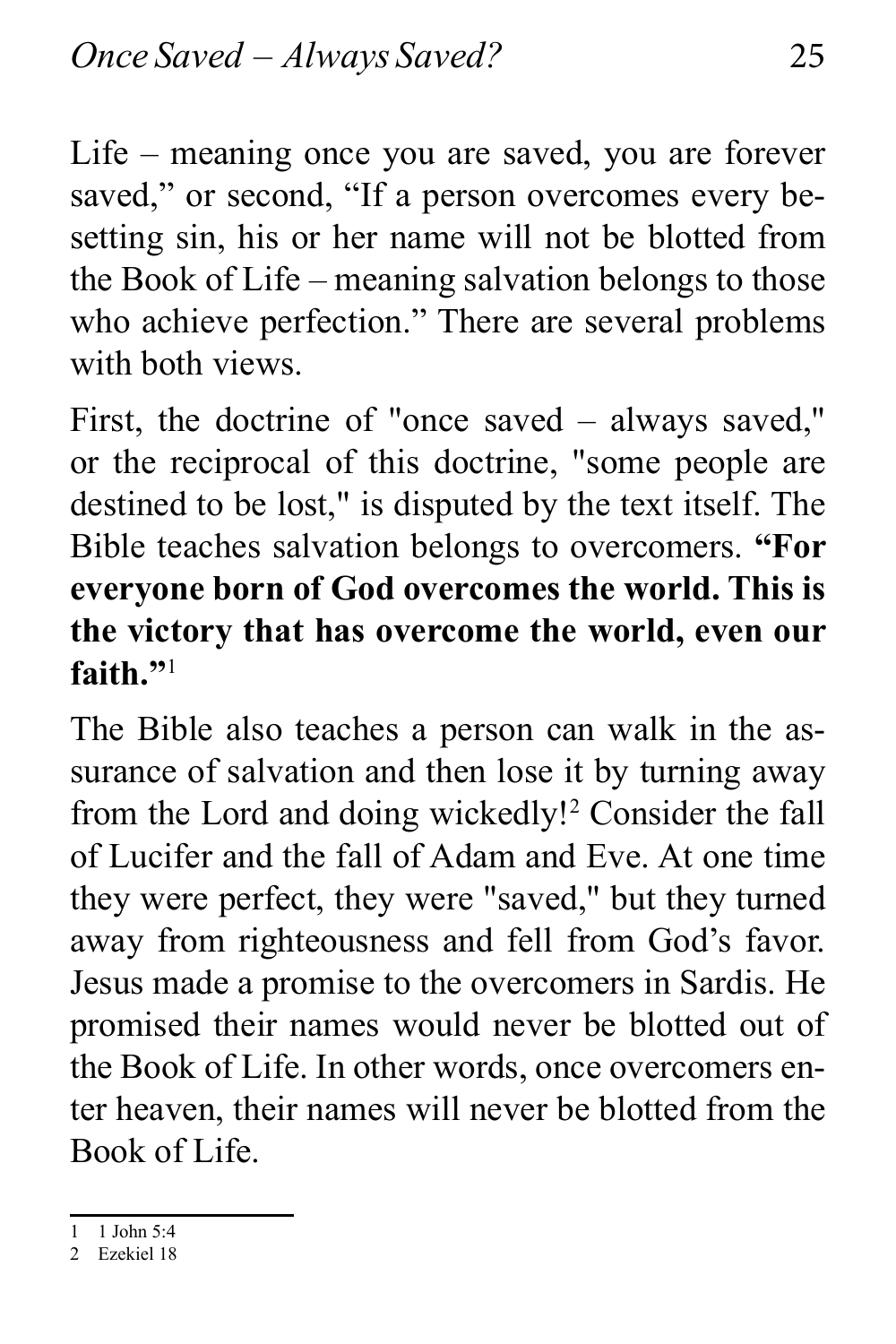Take a moment to reflect on the rewards God offered to the overcomers in the seven churches. As you evaluate each reward, reflect on when it will be implemented.

| Ephesus:  | The right to eat from the tree of life.          |
|-----------|--------------------------------------------------|
| Smyrna:   | The second death will not hurt you.              |
| Pergamum: | The right to eat hidden manna and                |
|           | the receipt of a white stone.                    |
| Thyatira: | You will receive authority over the              |
|           | nations and the Morning Star.                    |
|           | Philadelphia: I will write on you the name of my |
|           | God, the new name of Jesus, and the              |
|           | name of His city.                                |
| Laodicea: | I will grant you the right to sit with           |
|           | Me on My throne.                                 |

In these six churches, the rewards to overcomers will be implemented after the Second Coming. The same timing applies to the church of Sardis.

The names of the overcomers in Sardis will not be blotted out of the Book of Life after they are in heaven. The problem for most people with Revelation 3:5 is timing. Jesus was not talking about entering or blotting people's names from the Book of Life at the time He spoke to the church at Sardis. Rather, He promised the overcomers in Sardis that He would never blot out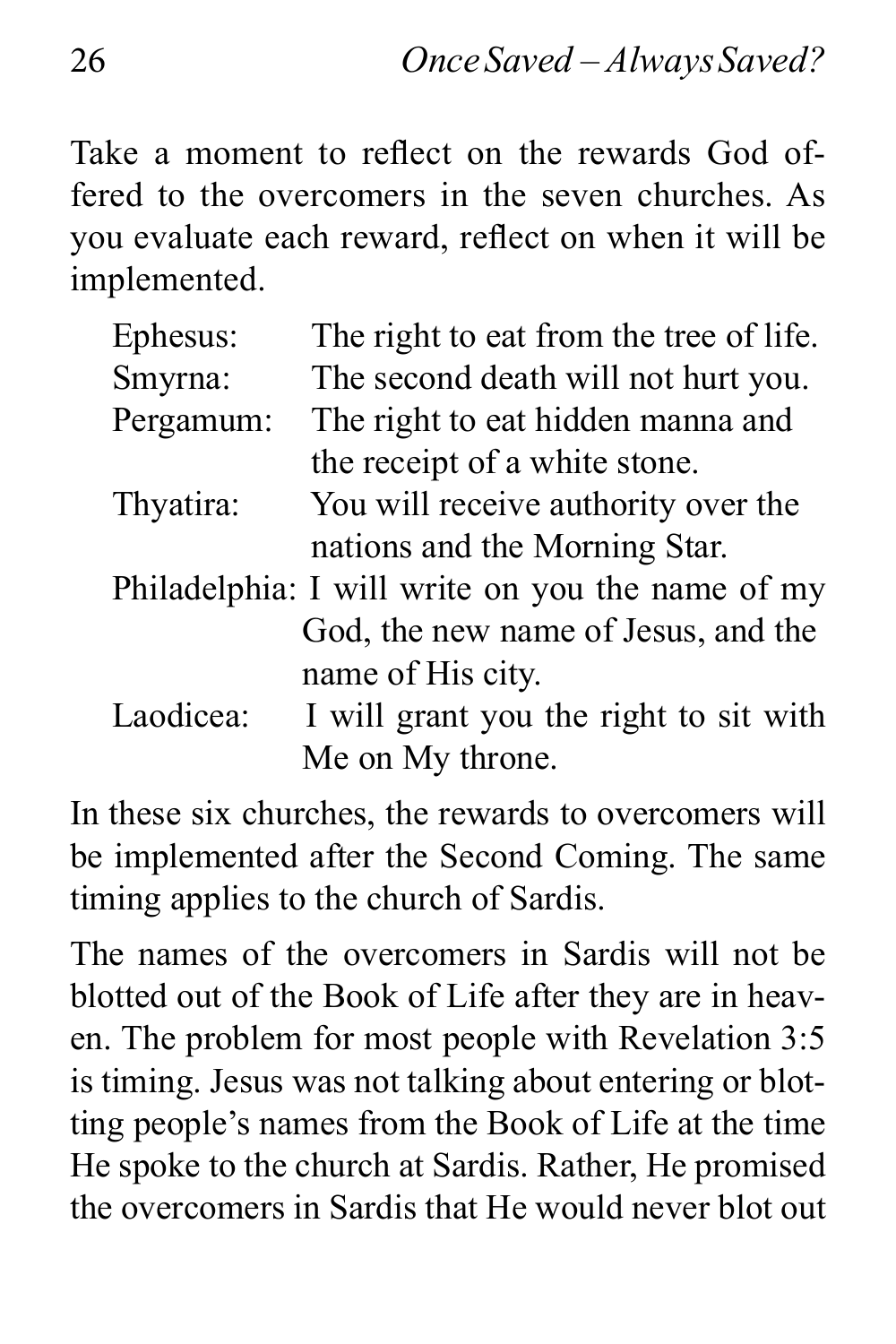their names from the Book of Life after they arrived in heaven. This means overcomers will live forever with Jesus!

This brings me to the second problem. Many people misunderstand God's function and purpose for the Book of Life; according to Revelation 20:12, the Book of Life is not opened until the thousand years are over. (https://wake-up.org/seven-seals/god-already-knows. html) In fact, the Father wrote the Book of Life and sealed it with seven seals before any life was created! This means the names of overcomers and sinners were entered into the Book of Life before life was created.

This is why the Book of Life remains sealed until the end of the thousand years. God does not want the information in the Book of Life disclosed until the drama of sin has ended. At that time, God will open the book and reveal what He knew before any beings were given life. When God shows what He foreknew, He will eliminate every accusation against His government and He will remove all doubt about His love for His children.

The third problem concerning the Book of Life centers on the fact that the Book of Life has nothing to do with man's salvation. The Book of Life contains a prerecorded history of the world which the Father wrote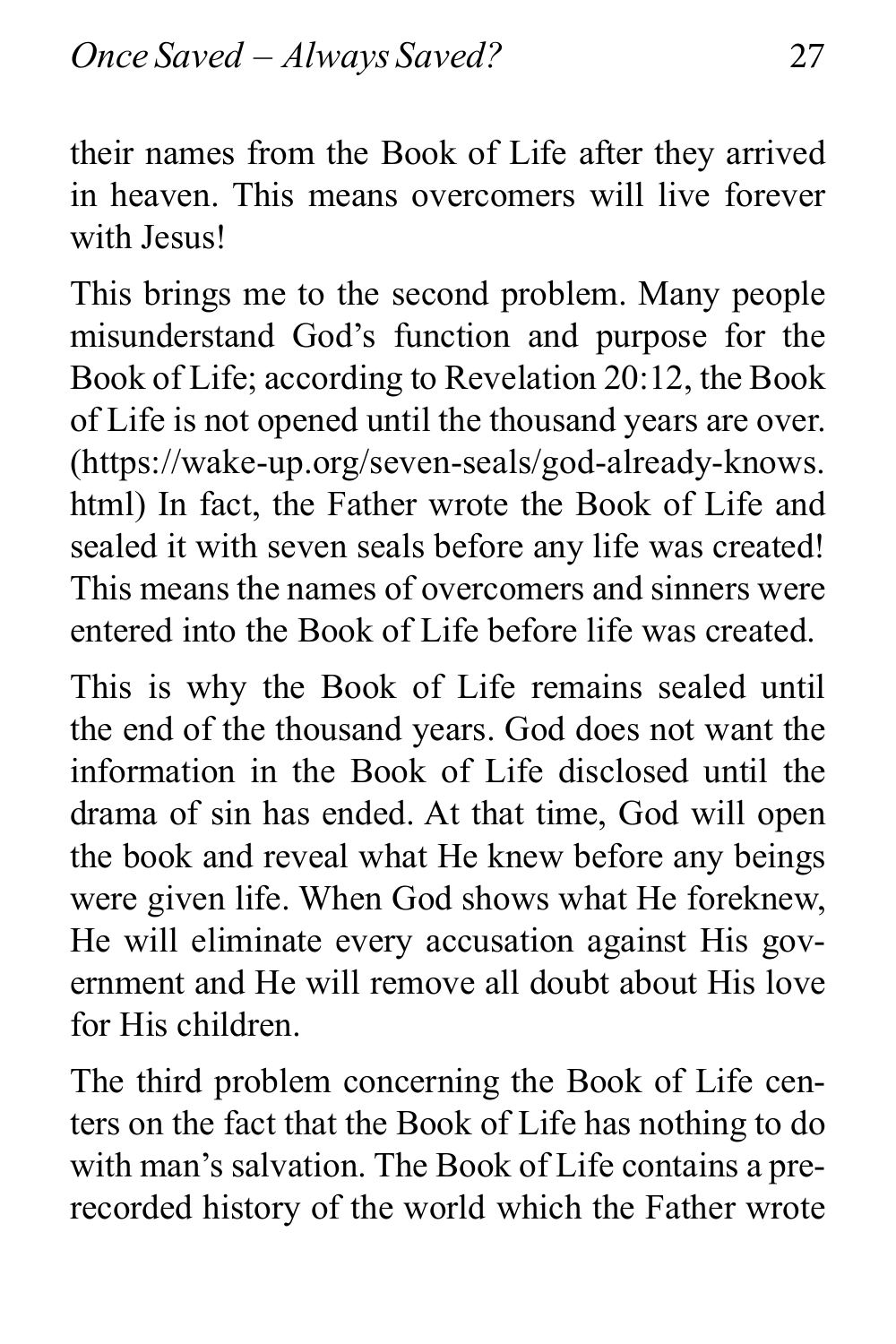and sealed with seven seals before any life was created.1 Books of records, recorded by angels as events transpire, are used to judge humanity, $2$  but the Book of Life remains sealed until the end of the thousand years.

The last problem with the Book of Life is that the message to Sardis does not mandate sinless behavior. No one other than Jesus has lived a perfect life and no one can live a sinless life until the sealing occurs! John tells us there is a sin that does not lead to death. This sin is accidental sin<sup>3</sup>

If we say we are without sin, the Bible says we are liars.4 So, the promise Christ gave to the overcomers in Sardis has to be kept within the context of His words to Sardis and the other churches. The problem the church at Sardis needed to overcome was they had substituted church life for spiritual life and as a result, they had become spiritually dead. Jesus insisted they wake up so that He might walk among them and make disciples of them! Everyone who overcomes this temptation will never have his name blotted out of the Book of Life. I cannot think of anything better than this. Can you?

<sup>1</sup> Revelation 17:8

<sup>2</sup> Daniel 7:9-10

<sup>3</sup> 1 John 5:16-17; Romans 7:19

<sup>4</sup> 2 Chronicles 6:36; 1 John 1:10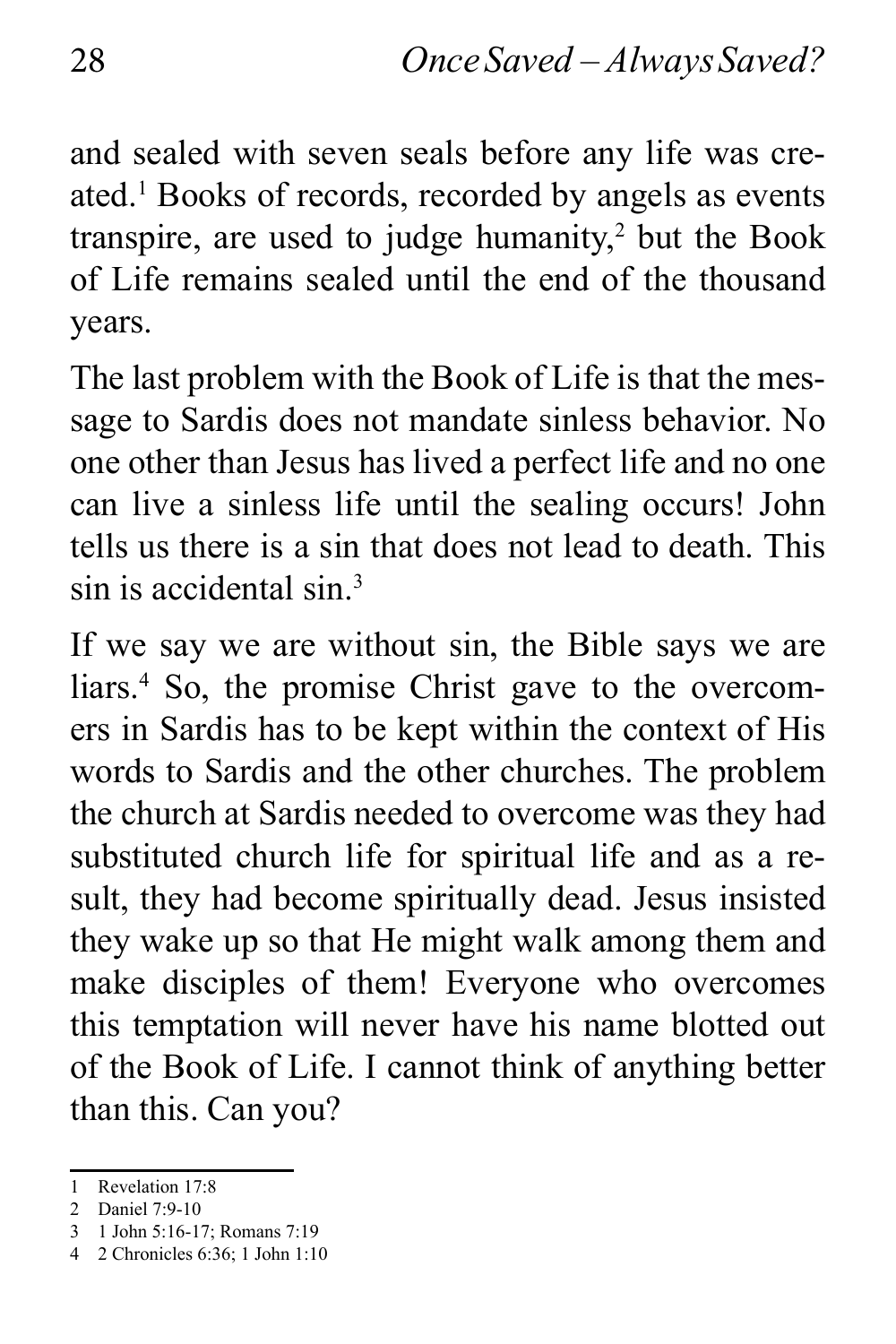#### **For Related Study Topics:**

Please visit the following web page: *wake-up.org/studies*



You will find an online copy of this booklet as well as copies of other available booklets. Also, you will find links to many articles which provide additional material for in-depth study. This is booklet #35.

### **Obtain Free Copies of this Booklet:**

If you find this study guide is helpful and you would like to share this message, please contact us to order free copies of this booklet as long as supplies last. You only pay for shipping and handling (limits and intervals also apply).

Visit our website at *wake-up.org/studies* or call us at 800-475-0876 to obtain booklets to share.

Wake Up America Seminars has been proclaiming Revelation's story since 1988. We are a non-profit organization, not affiliated with or sponsored by any church group.